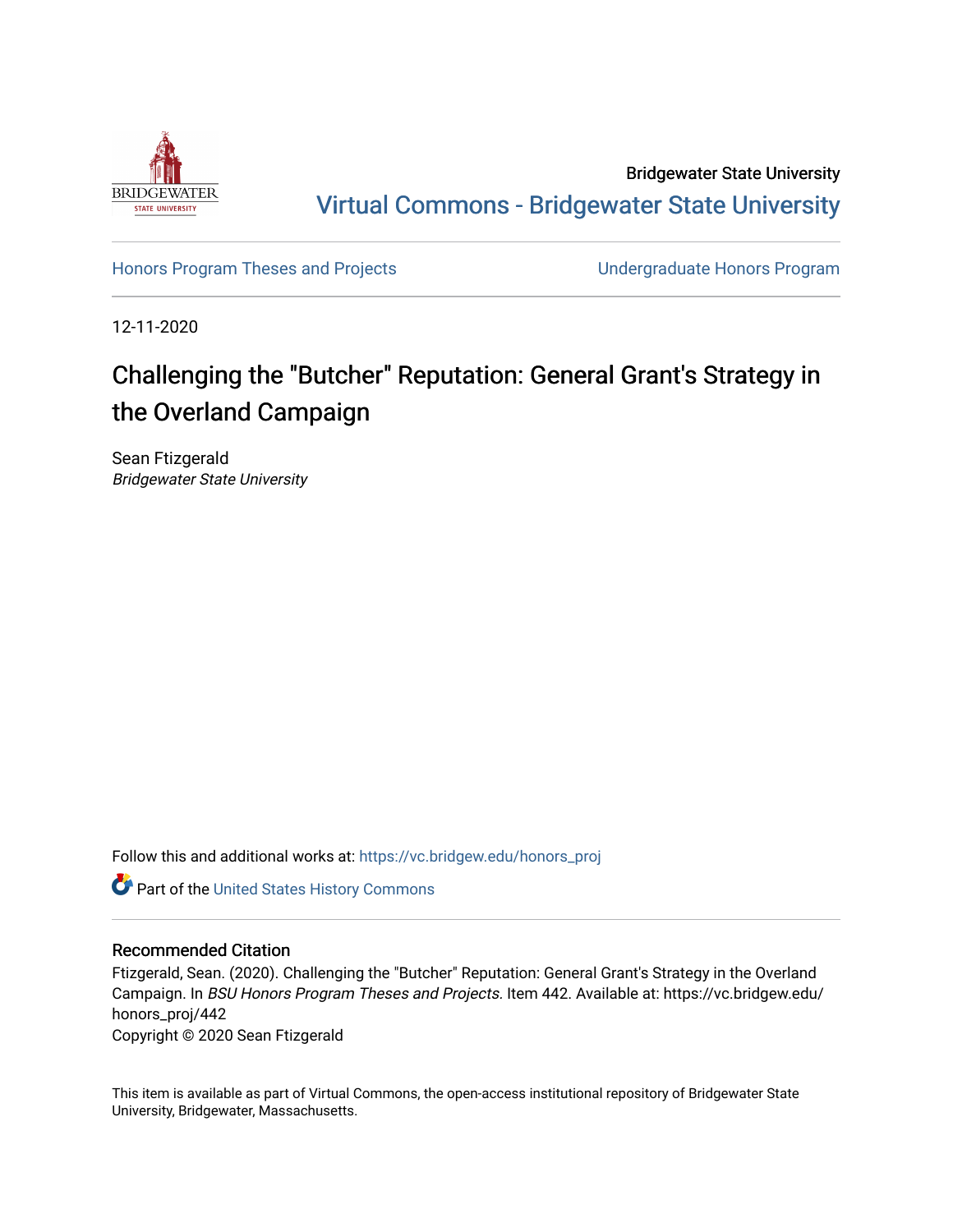Challenging the "Butcher" Reputation: General Grant's Strategy in the Overland Campaign

Sean Fitzgerald

Submitted in Partial Completion of the Requirements for Commonwealth Honors in History

Bridgewater State University

December 11, 2020

Dr. Thomas G. Nester, Thesis Advisor

Dr. Brian J. Payne, Committee Member

Dr. Meghan Healy-Clancy, Committee Member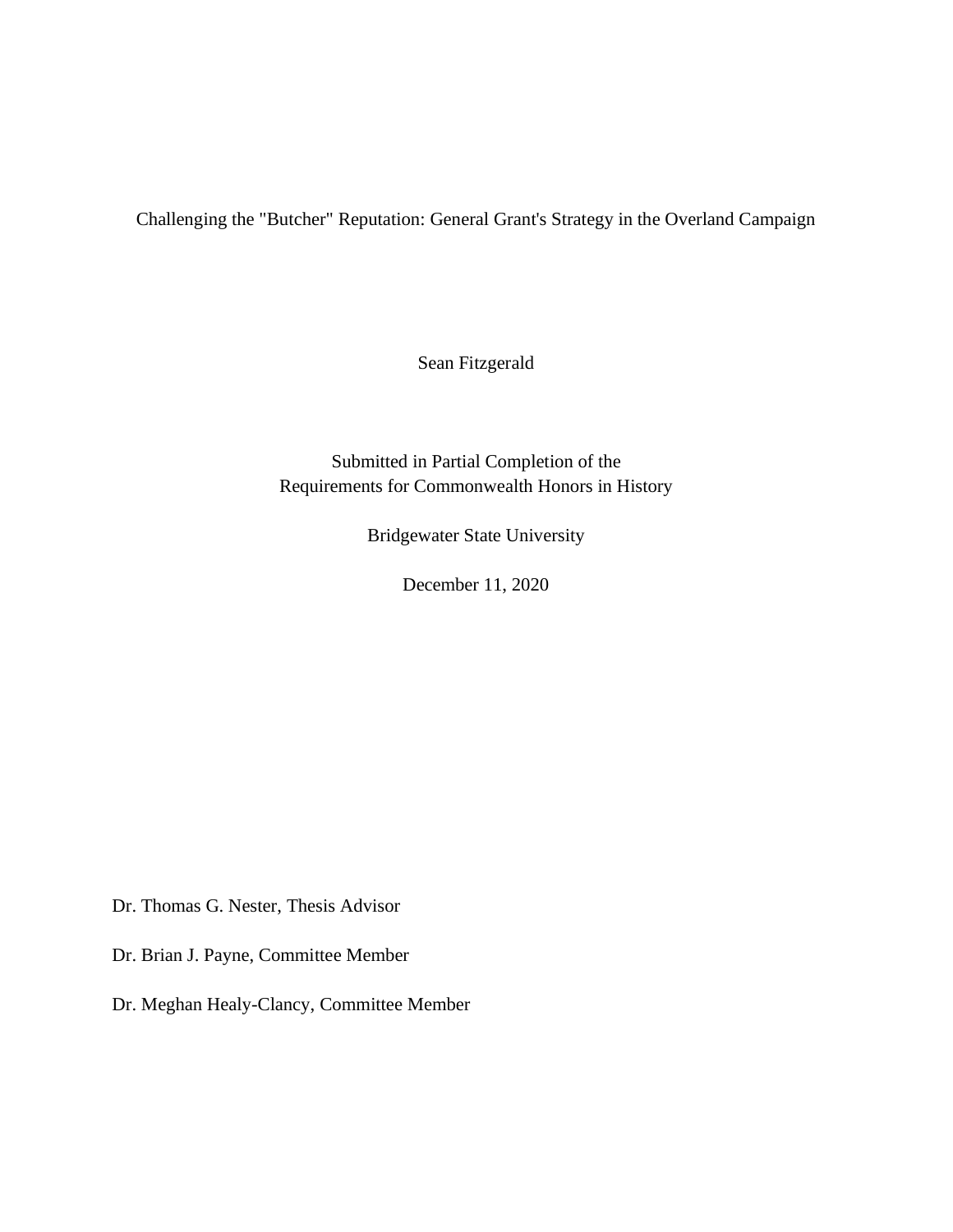

Figure 1. The Eastern Theater. Ethan Rafuse, *Robert E. Lee and the Fall of the Confederacy, 1863-1865* (Lanham: Rowman & Littlefield Publishers, Inc., 2009), 10.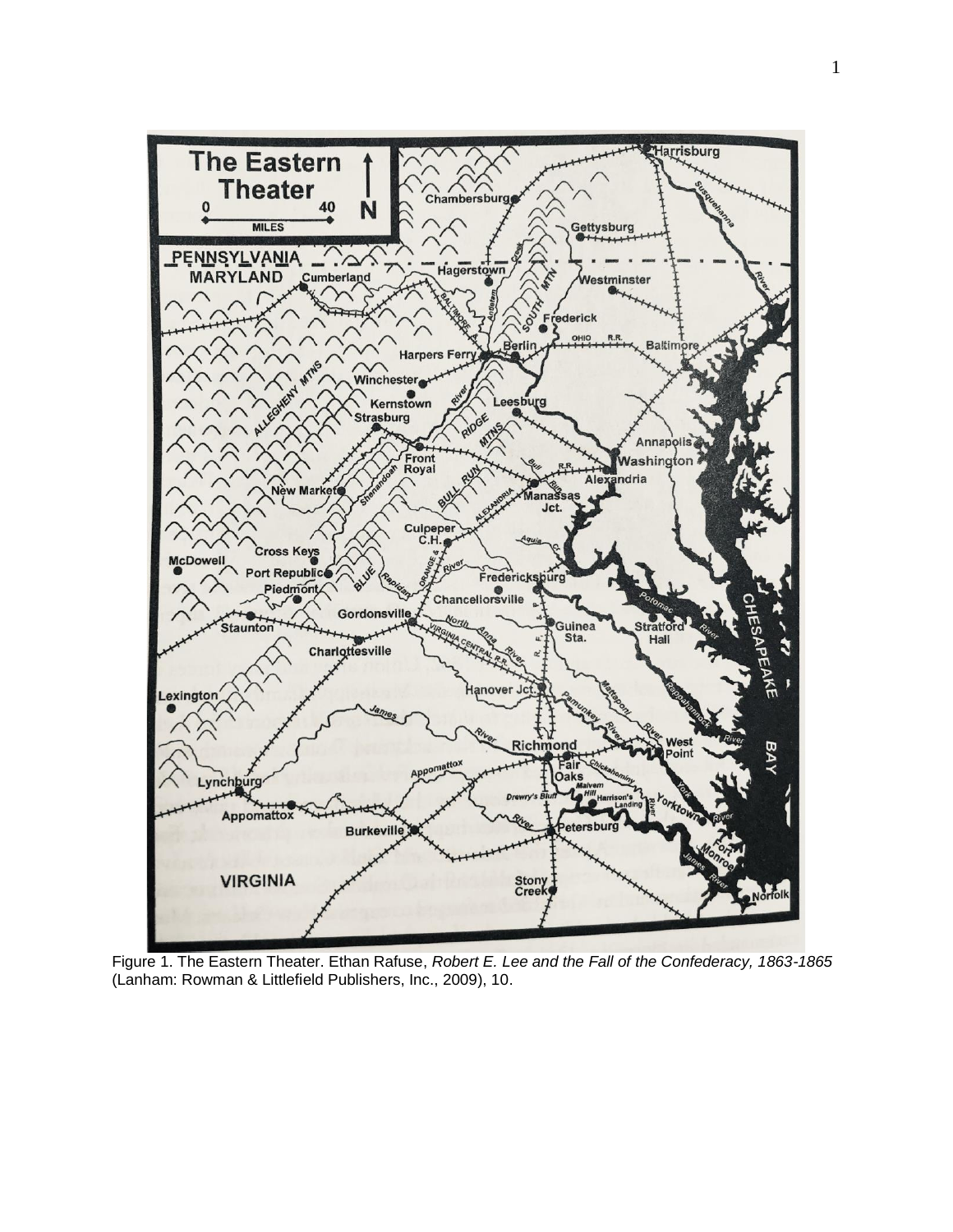On March 10, 1864, as the United States prepared to enter its fourth year of civil war, President Abraham Lincoln elevated General Ulysses S. Grant to the position of Commanding General of all Union armies, one day after having bestowed on him the rank of Lieutenant General (a title previously held only by George Washington). Grant had won fame for his string of victories in the Western Theater. In 1862 he had captured Forts Henry and Donelson, enabling the Union to use the Tennessee and Cumberland rivers as routes for invading the South, and had wrestled victory out of a Confederate attack on his army at Shiloh. His successful campaign against Vicksburg in 1863 had reclaimed the Mississippi River for the Union and defeated a major enemy army. Later that year he had broken the siege of Chattanooga and organized a counter-offensive which resulted in a Confederate rout. His exploits had earned him a reputation as an offensive- minded general who was not afraid of hard fighting and made no excuses.

Yet Grant's accomplishments are overshadowed in American history and popular memory by the campaign that he would lead in Virginia from May to June 1864. The Overland Campaign would become notorious because of its high casualty count--around 65,000 Union men killed, wounded, or missing between May 4 and June 18--and would cause Grant to be remembered as a "butcher."<sup>1</sup> Historians have long debated how much blame Grant deserves for the bloodiness of the Overland Campaign. Some have reached damning conclusions. In *The Lost Cause* (1867), Edward Pollard states that Grant "contained no spark of military genius; his idea of war was to the last degree rude--no strategy, the mere application of the vis inertia… the momentum of numbers." William McFeely makes the same point in his 1981 biography of Grant, calling the Overland Campaign "a nightmare of inhumanity and inept military strategy

<sup>&</sup>lt;sup>1</sup> James McPherson, *Battle Cry of Freedom: The Civil War Era* (New York: Oxford University Press, 1988), 742.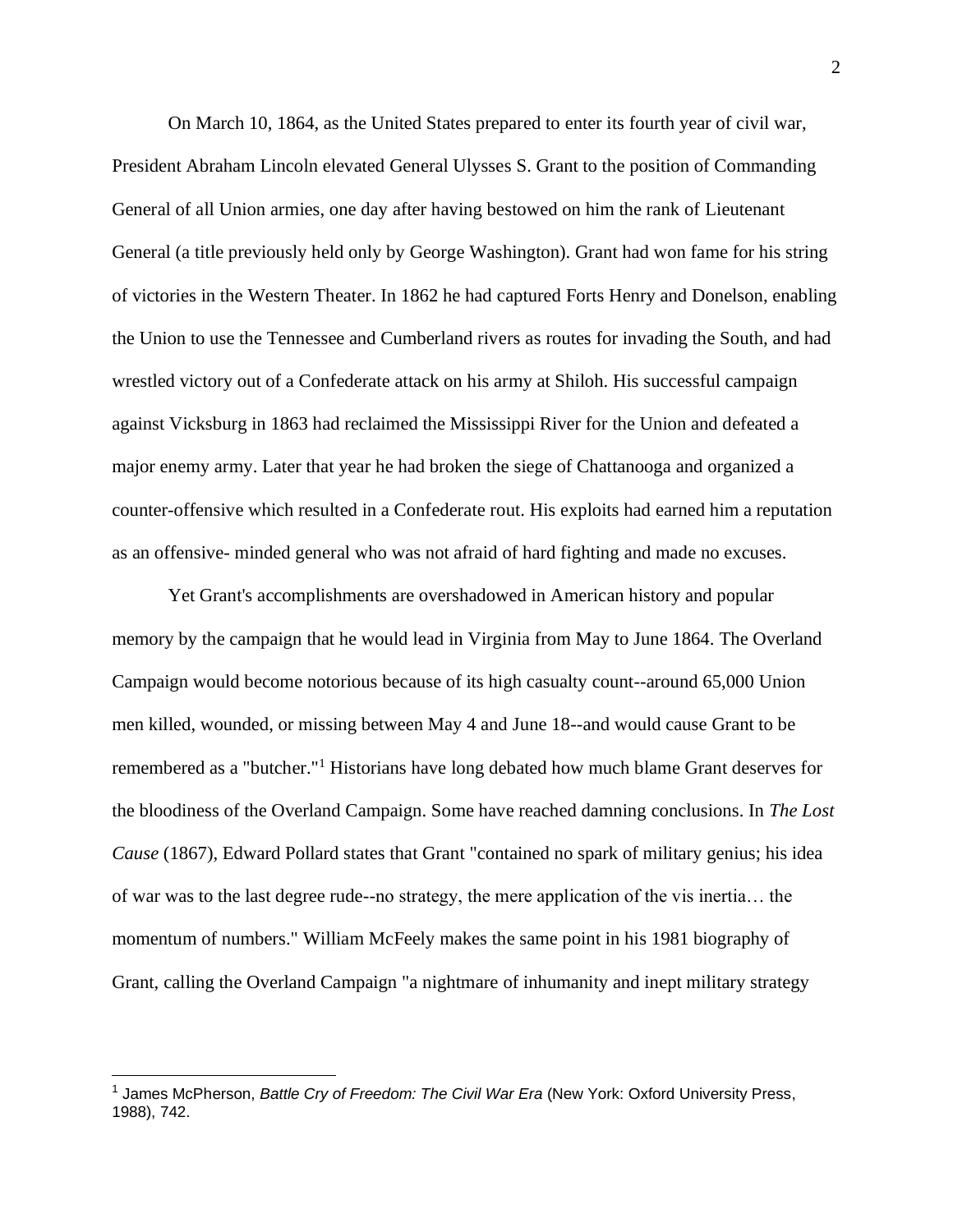that ranks with the worst such episodes in the history of warfare."<sup>2</sup> On the other hand, many modern historians have transferred much of the responsibility for the campaign's carnage onto Grant's subordinates. James McPherson, Herman Hattaway, and Archer Jones, among others, detail how Benjamin F. Butler and Franz Sigel, generals in command of armies that were given important roles in the campaign, failed to carry out their missions, making Grant's and the Army of the Potomac's jobs much harder. In *Ulysses S. Grant: Triumph Over Adversity, 1822-1865,*  Brooks Simpson details how the corps commanders of the Army of the Potomac, as well as its leader, George G. Meade, poorly executed tactical plans and let opportunities to defeat the Confederates slip away.<sup>3</sup> Finally, some historians, such as Ethan Rafuse, place much of the blame for the high rate of casualties on the Lincoln administration, because it mandated that Grant campaign directly against Confederate general Robert E. Lee and his Army of Northern Virginia.<sup>4</sup>

This essay refutes the Pollard/McFeely school of thought--that during the Overland Campaign Grant was an unimaginative butcher whose only plan was to use his superior numbers to outlast the Confederates in a struggle of attrition. Grant's orders from the time period show that the plan he made was based on a thoughtful and non-attritional strategy (attritional warfare being defined as trying to destroy the enemy through slow and bloody sustained combat). Unfortunately, the plan fell apart due to subordinate generals Benjamin Butler and Franz Sigel failing to execute their responsibilities. As a result, Lee received reinforcements and was able to

<sup>2</sup> Pollard quoted in Gordon Rhea, "'Butcher' Grant and the Overland Campaign," *North & South: The Magazine of Civil War Conflict* 4, no. 1 (2000): 46; McFeely quoted in Ethan Rafuse, "Still a Mystery? General Grant and the Historians, 1981-2006." *The Journal of Military History* 71, no.3 (2007): 853. <sup>3</sup> Brooks Simpson, *Ulysses S. Grant: Triumph Over Adversity, 1822-1865* (Minneapolis: Zenith Press, 2014), 306-307, 323.

<sup>4</sup> Ethan Rafuse, *Robert E. Lee and the Fall of the Confederacy, 1863-1865* (Lanham: Rowman & Littlefield Publishers, Inc., 2009).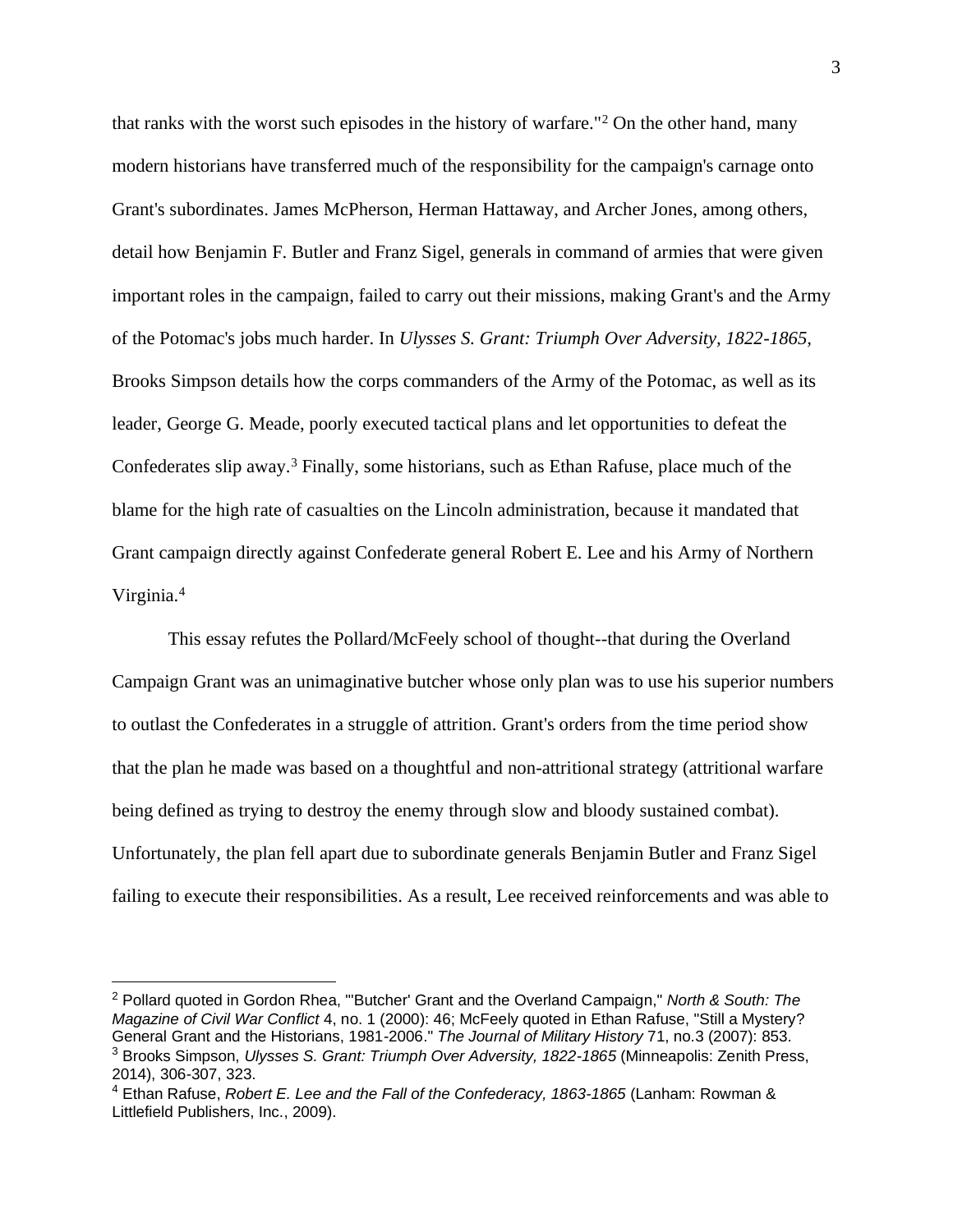put up stubborn resistance to Grant, Meade, and the Army of the Potomac. Left on its own, the Army of the Potomac could not defeat Lee in battle, not because of Grant, but because of mistakes made by Meade and his corps commanders as well as Lee's strategy of fighting on the defensive from behind intrenchments. Despite numerous setbacks, however, Grant still managed to achieve a desirable result--to reach the James River and besiege Richmond, an accomplishment that would mark the beginning of the end for the Confederacy.

\* \* \*

After several failed Union offensives and two unsuccessful attempts by Lee to invade the North, the armies in the Virginia theater in March 1864 were locked in a stalemate. The Army of the Potomac and the Army of Northern Virginia--the main Union and Confederate forces in the east, respectively--were in winter quarters on opposite sides of the Rapidan River. Union General Benjamin Butler commanded the Army of the James, which was stationed at Fortress Monroe on the peninsula between the York and James Rivers, and several Northern divisions under General Franz Sigel were dispersed in West Virginia. Small Confederate forces were scattered throughout the state--some garrisoned Richmond, the capital of the Confederacy, while others were stationed in the Shenandoah Valley. By this point in the war the Virginia theater had become the main focus of Union attention and anxiety, since Lee had proven himself to be a dangerous foe who the previous commanders of the Army of the Potomac had been unable to defeat and even seemed afraid of. When Grant became Lieutenant General and took charge of all Union armies, he knew that he wanted to command from a headquarters in the field, as opposed to from a desk in the War Department building in Washington. He would therefore accompany the Army of the Potomac on campaign, though he kept Meade in place as its official leader. Henry W. Halleck was made Grant's chief of staff and would transmit messages between Grant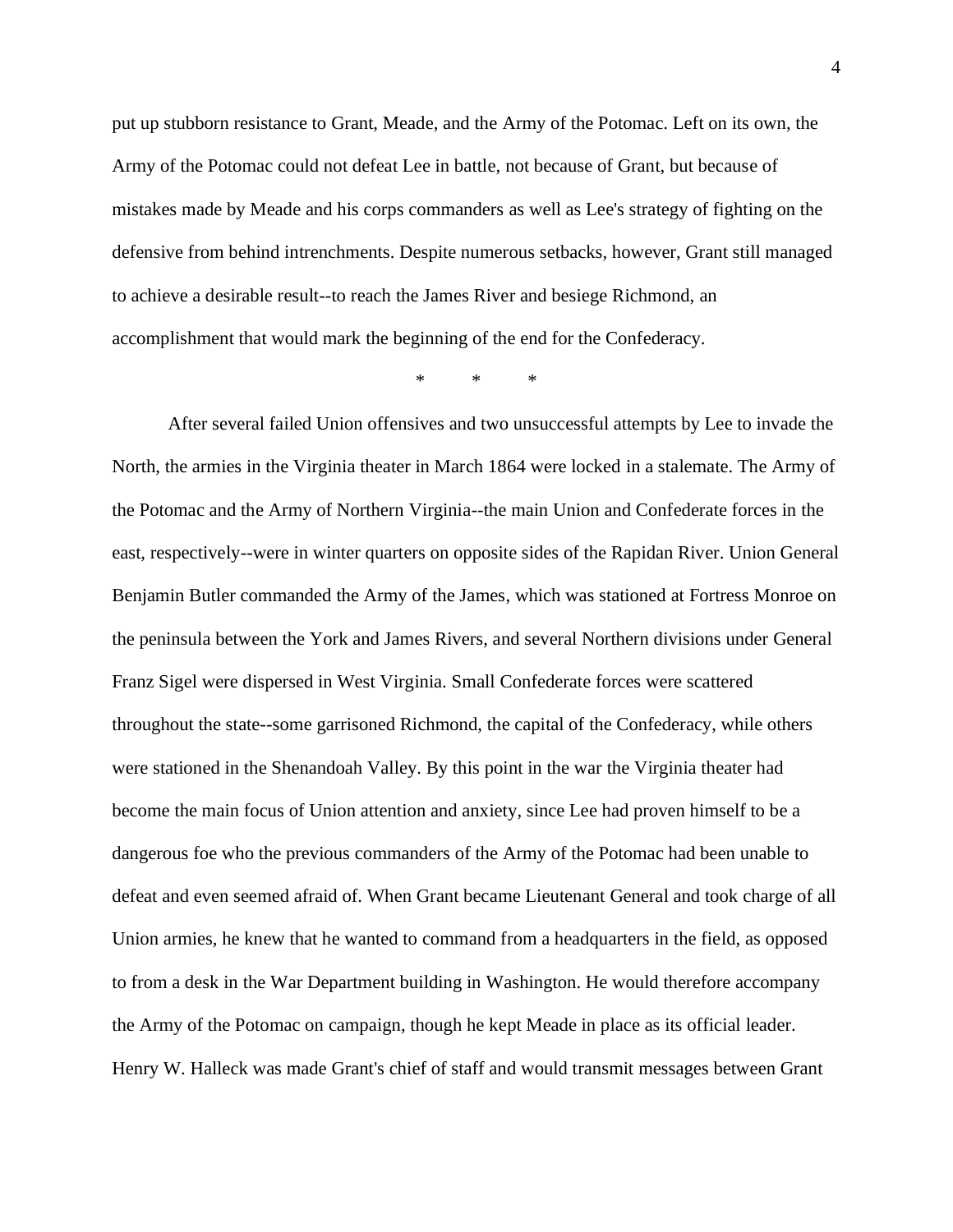and the Lincoln administration and handle the logistical side of the war effort. With an efficient command structure in place, Grant began to design an offensive in Virginia to break the stalemate and turn the tide permanently in the Union's favor.

Grant did not have total freedom, however, when planning the Overland Campaign. The President and his Secretary of War, Edwin M. Stanton, imposed parameters that influenced Grant's operational strategy and ultimately contributed to a high rate of casualties. Because the battlezone was so close to Washington, President Lincoln and Stanton constantly feared for the safety of the capital, causing them to restrict the freedom of their generals in the theater. Their fear reached a fever pitch in the spring of 1862 when the Army of the Potomac's first commander, George B. McClellan, took the army off the line that covered Washington and to the York-James Peninsula. Although McClellan kept a body of troops at Washington to guard the city, Lincoln was beside himself with anxiety for the duration of McClellan's campaign. The army eventually returned to northern Virginia, but the experience had traumatized Lincoln and Stanton into believing "with almost religious fervor" that they could never again let the Army of the Potomac deviate from its position of covering Washington.<sup>5</sup> The administration imposed the so-called "headquarters doctrine" on subsequent commanders of the army: when Meade first took command of the army before the Battle of Gettysburg, Union chief of staff Halleck instructed him to "keep in view the important fact that the Army of the Potomac is the covering army of Washington... You will, therefore, maneuver and fight in such a manner as to cover the capital and also Baltimore."<sup>6</sup> Later that year, when Lee retreated south of the Rapidan, the administration constrained Meade's attempts to gain the initiative by mandating that he base his operations on the Orange & Alexandria Railroad in order to cover Washington, even when doing

<sup>5</sup> Rafuse, *Robert E. Lee and the Fall of the Confederacy*, 23.

<sup>6</sup> Halleck to Meade, June 27, 1863, quoted in Rafuse, 67.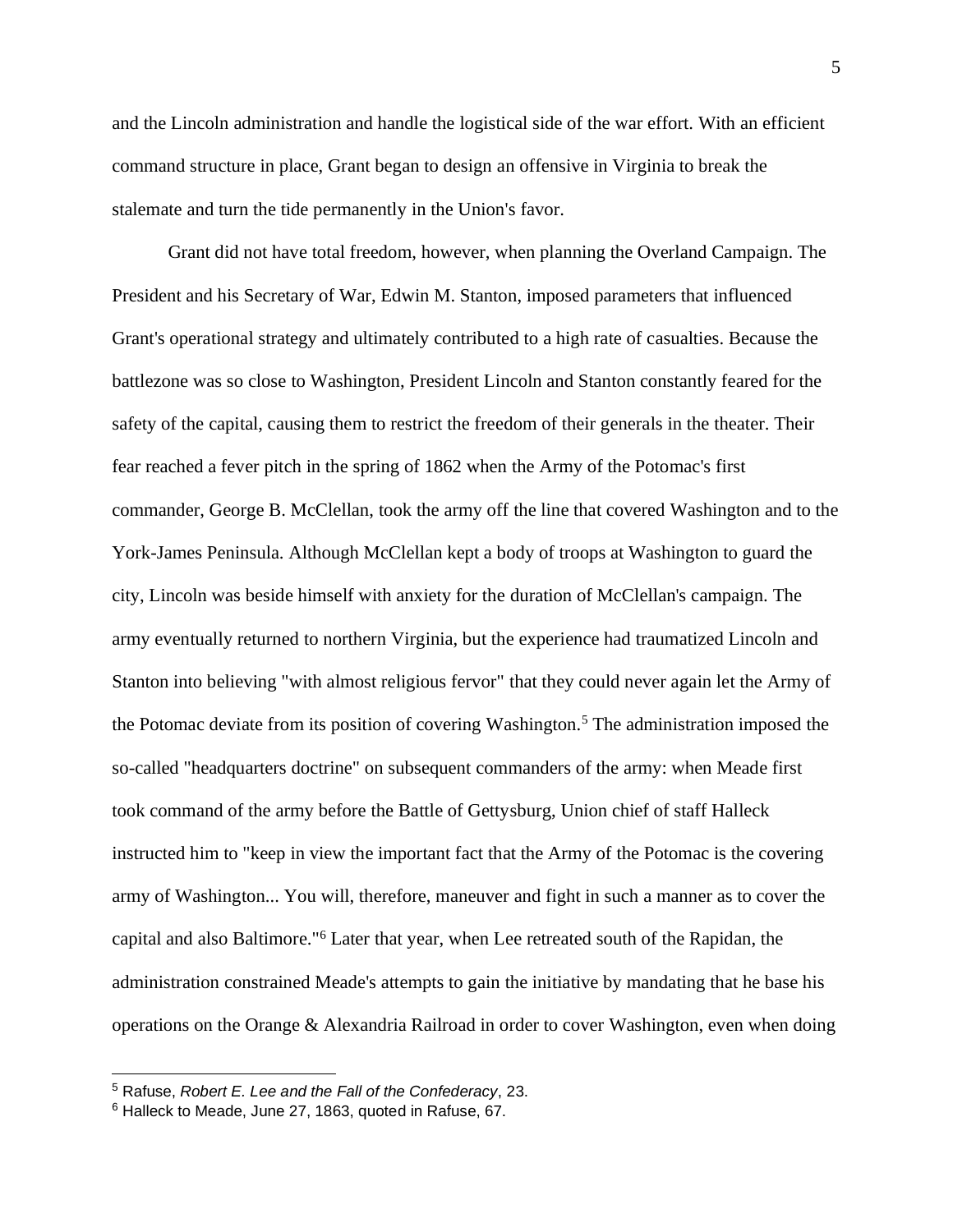so became impractical. In January 1864 Grant had seen for himself the tight control in which the Union high command held its eastern armies. Halleck had solicited his advice on the upcoming spring offensive, and Grant responded with a creative plan that proposed "an abandonment of all previously attempted lines to Richmond" and an invasion of North Carolina to be launched from Suffolk, Virginia. According to the January Plan, victory could be achieved in Virginia without having to fight Lee directly. The possible rewards of the operation were numerous, Grant maintained: not only would it cut railroad lines that brought supplies from North Carolina to Lee and Richmond, but it

would virtually force an evacuation of [Confederate troops in] Virginia and indirectly of East Tennessee. It would throw our Armies into new fields where they could partially live upon the country and would reduce the stores of the enemy. It would cause thousands of the North Carolina troops to desert and return to their homes. It would give us possession of many Negroes who are now indirectly aiding the rebellion. It would draw the enemy from Campaigns of their own choosing, and for which they are prepared, to new lines of operations never expected to become necessary. It would effectually [*sic*] blockade Wilmington, the port now of more value to the enemy than all the balance of their sea coast. It would enable operations to commence at once by removing the war to a more southern climate instead of months of inactivity in winter quarters. Other advantages might be cited which would be likely to grow out of this plan, but these are enough.<sup>7</sup>

Yet despite its merits, the idea had drawn strong objections from Halleck. Following a line set forth by Lincoln, he declared that the most effective way to attack Lee and Richmond was not by going around him, but by engaging him directly while also covering Washington.<sup>8</sup> When Grant became Lieutenant General two months later, he clearly understood the mandate of the

headquarters doctrine and began devising a new plan that would fit within its parameters.

However, operating against Lee in northern Virginia was disadvantageous to the Army of the

Potomac for two principal reasons. First, the army would have to use the Orange & Alexandria

<sup>7</sup> Grant to Halleck, January 19, 1864, in *The Papers of Ulysses S. Grant*, edited by John Y. Simon, vol. 10 (Carbondale: Southern Illinois University Press, 1967–2005), 40. (hereafter *PUSG*).

<sup>8</sup> Simpson, *Ulysses S. Grant: Triumph Over Adversity,* 251.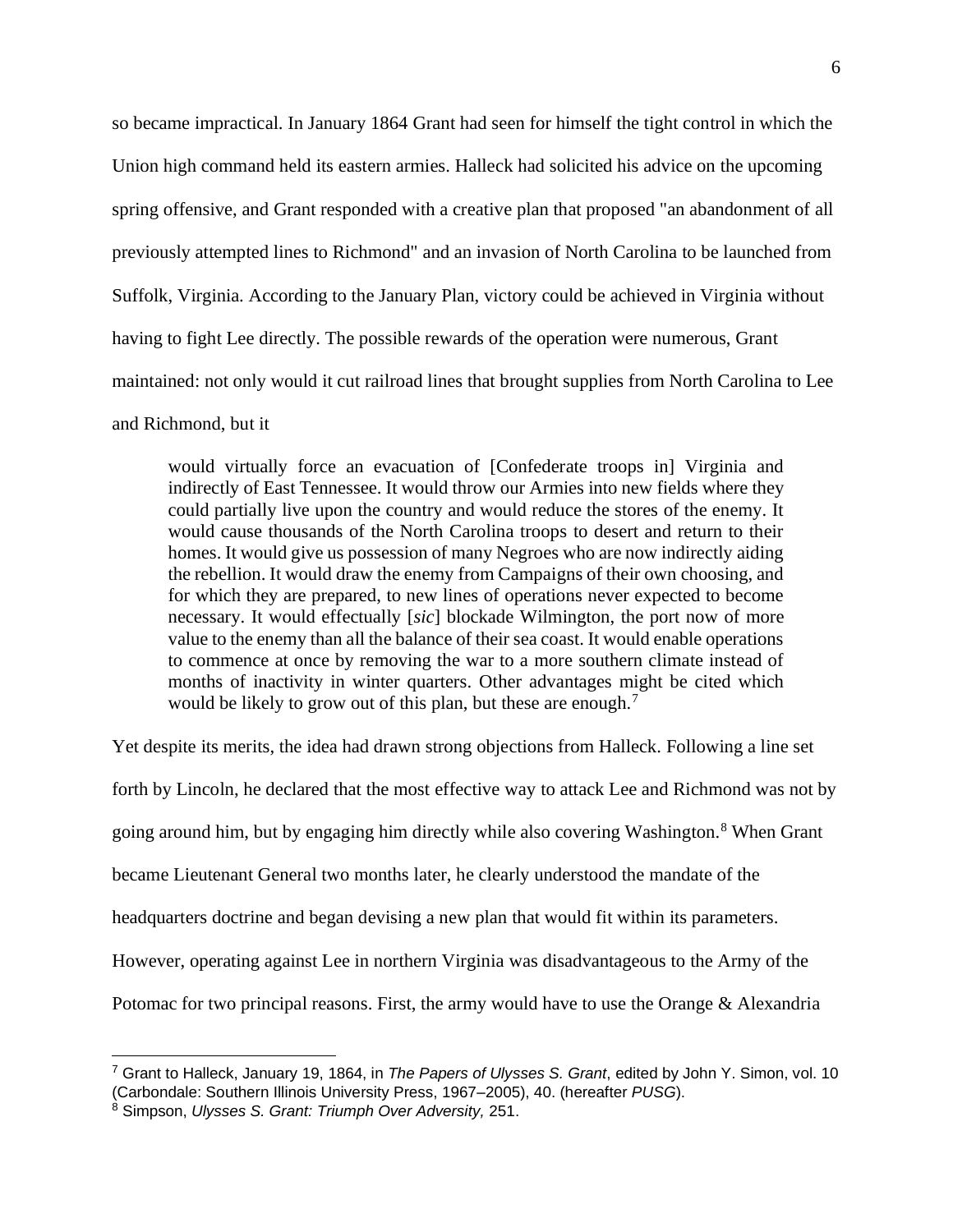Railroad as its line of supply. This necessitated a diversion of manpower, as many Union troops would be required to protect it from Confederate cavalry raids. Second, since Grant and Meade had to fight Lee directly instead of going around him in an operation like that of the January Plan, the Army of the Potomac would necessarily take on battle casualties, which could be especially severe if Lee decided (as he eventually did) to remain on the defensive behind earthworks. Ethan Rafuse summarizes the connection between Washington's devotion to the headquarters doctrine and the casualties of the Overland Campaign, writing, "Lincoln and Halleck decided the Army of the Potomac would simply have to do the best it could north of Richmond. If that meant condemning the [army] to a line of operations that favored the Confederates, bloody battles, and operational stalemate, Lincoln accepted that."<sup>9</sup>

Another way in which the President had an impact on the casualty rate of the campaign was his insistence that Grant keep incompetent generals in crucial command positions, for when they eventually failed, the Army of the Potomac would bear the full brunt of a reinforced Army of Northern Virginia. During the Civil War, both the North and the South promoted a handful of generals to a high rank for purely political reasons. Benjamin Butler and Franz Sigel were two of the Union's "political generals." They owed their positions to the fact that they were from constituencies that Lincoln wanted to win support from: Butler was a Democrat, and Sigel was a German-American. By March 1864, Lincoln had elevated them to high positions in the Virginia theater: Sigel commanded the Department of West Virginia and all the troops within it, while Butler headed the Department of Virginia and North Carolina, as well as the Army of the James. The two men were unqualified--Butler had never commanded an army in the field before being named department head. Yet the President was not inclined to risk the political consequences of

<sup>9</sup> Rafuse, *Robert E. Lee and the Fall of the Confederacy,* 24.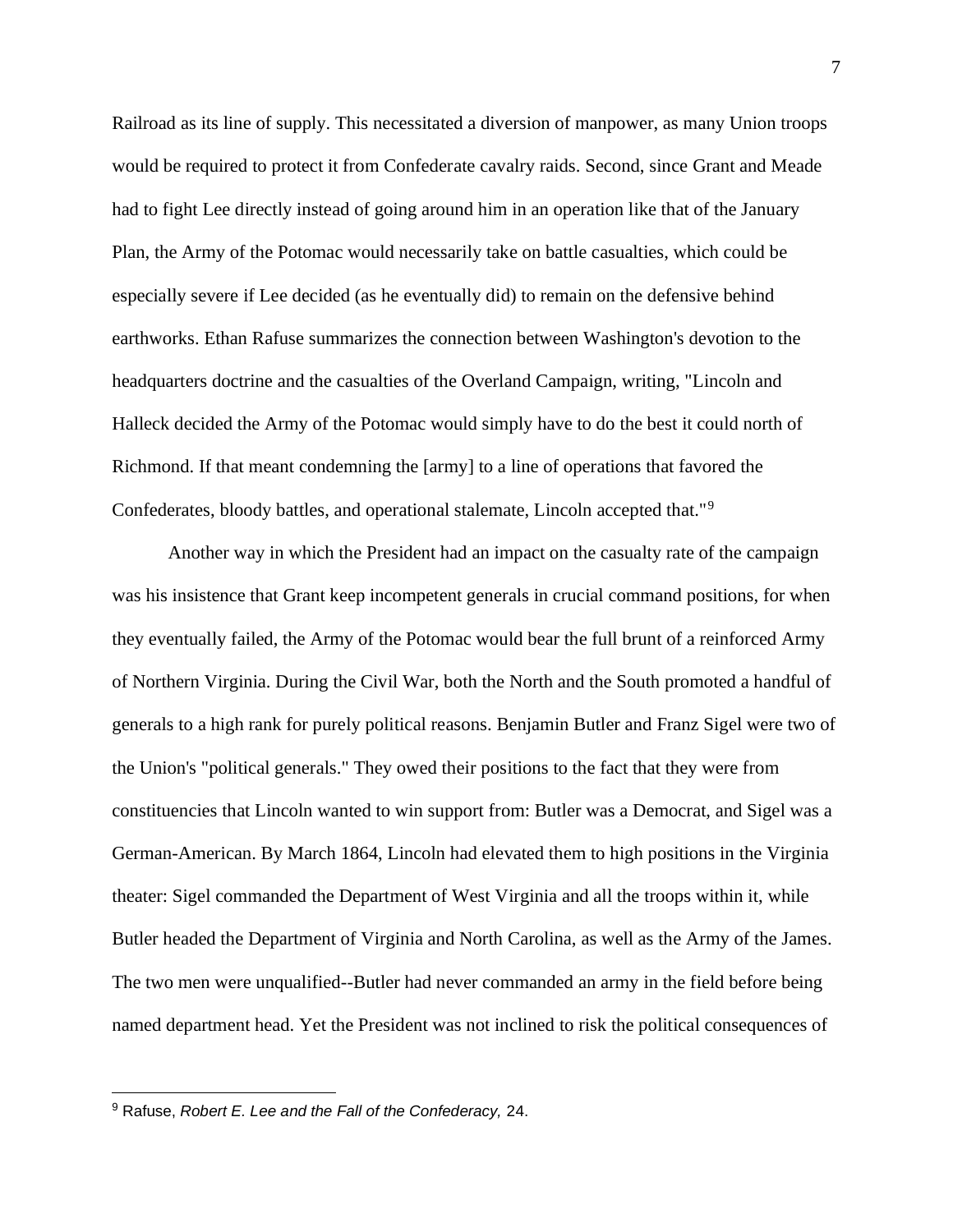replacing them especially in the election year of 1864. Halleck saw the danger of having political generals in such powerful spots, but acknowledged that the matter was in Lincoln's hands, saying, "It seems but little better than murder to give important commands to such men as Banks, Butler, McClernand, Sigel and Lew Wallace and yet it seems impossible to prevent it."<sup>10</sup> If Grant wanted the Army of the James and the forces in the Department of West Virginia to participate in the campaign, he would have to work with and rely on Butler and Sigel. As we will see, the two generals bungled their responsibilities, resulting in severe Union casualties.

Before moving on, we must return to Grant's January Plan one more time, as it is evidence against the image of Grant as an attrition-minded general. It tells us that Grant envisioned defeating the Confederacy not by sending men against its armies--which would result in Union casualties--but by maneuvering and attacking logistics like railroads and the port of Wilmington, North Carolina. Grant's awareness of the small benefits of the operation--such as that it could induce soldiers from North Carolina to desert Lee's army while allowing the Union invasion force to live partly off the land and move into a warmer climate--shows that his sense of strategy was comprehensive and not, as his critics maintain, narrowly focused on direct assaults. "One looks in vain for the unimaginative slugger and butcher," Brooks Simpson writes of Grant's plan. "Instead, one finds a strategist...it promised a war of maneuver, not of bloody attrition."<sup>11</sup> The idea was not in harmony with Lincoln's headquarters doctrine, however, and Grant was forced to abandon the January Plan and take the Army of the Potomac on a less favorable route.

\* \* \*

<sup>10</sup> Simpson, *Ulysses S. Grant: Triumph Over Adversity,* 290; Nathaniel P. Banks, John A. McClernand, and Lewis Wallace were other Union political generals

<sup>11</sup> Simpson*,* 252.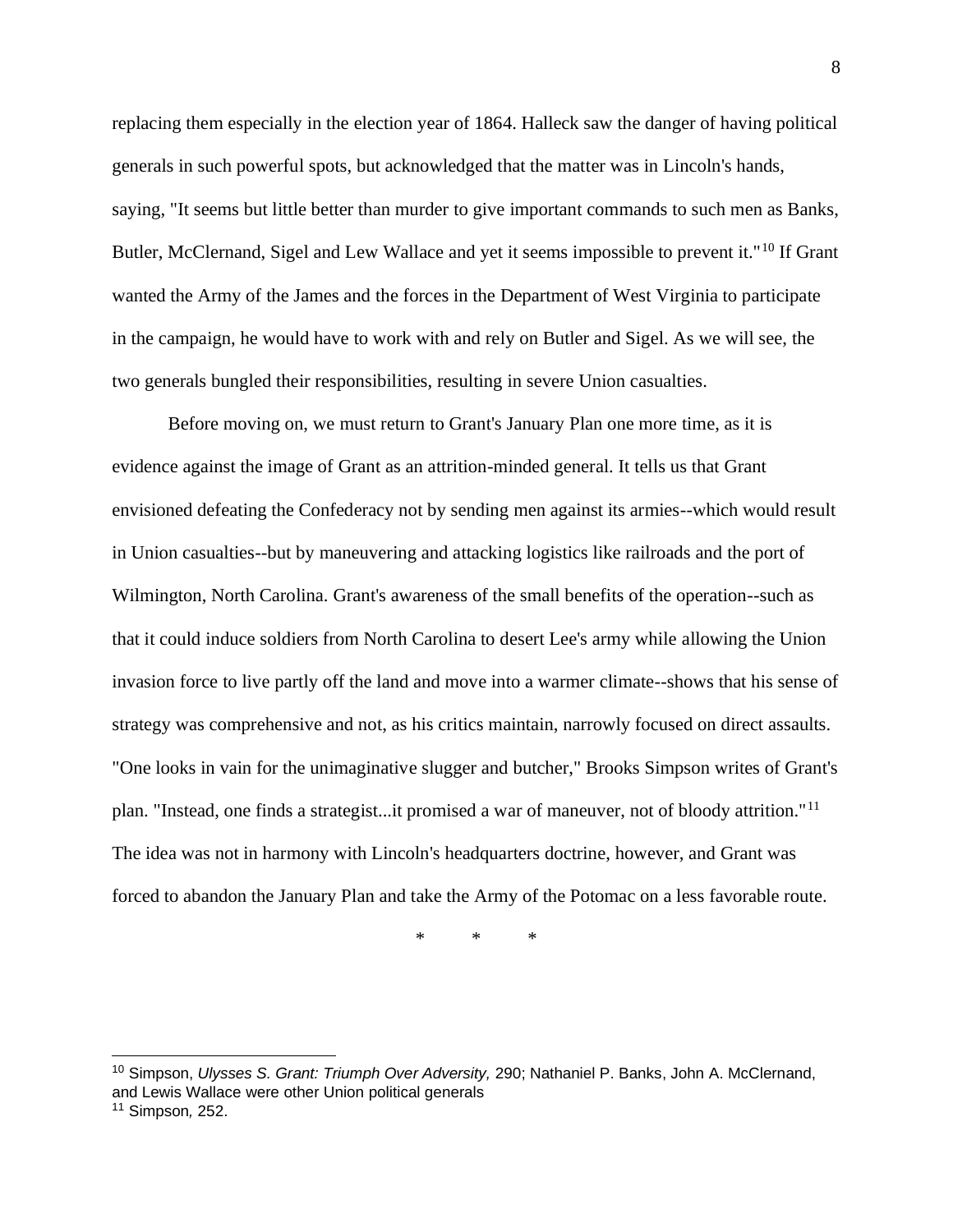Working within the parameters laid out by his superiors, in late March Grant started to design what would become known as the Overland Campaign. Studying his plan of operations will show that Grant did not intend for the campaign's eventual casualties and attritional appearance. On the contrary, he tried to prevent bloody battles by basing his plan around attacking multiple places simultaneously. The operation took on its notorious qualities only when it deviated from his plan due to elements that were for the most part out of his control.

Grant knew that it was necessary for the Union army to wage an offensive campaign, since the Confederacy would never be defeated unless it was invaded. Therefore, every body of Union troops in Virginia and West Virginia would advance, each on a specific target. The Army of the Potomac was to cross the Rapidan and move directly on the Army of Northern Virginia. The Army of the James would sail up the James River, land south of Richmond, and threaten the city. Sigel's forces would cross into Virginia and attack railroad tracks and junctions. What worried Grant, however, was the possibility of Confederates using their interior lines to concentrate troops against these movements and defeat them one by one. Indeed, he remembered that in 1863 when he was dispatched to lift the siege of Chattanooga, he had had to contend with General James Longstreet's corps, which had been sent from Virginia to Tennessee via railroad. In order to prevent the Confederates in Virginia from doing something similar, Grant planned for all Union advances to be simultaneous, so as to make each Confederate force--Lee's army, the garrisons of Richmond and the nearby city of Petersburg, and the contingent under John C. Breckinridge in the western part of the state--too occupied to detach any troops. Butler's movement on Richmond, for example, would ensure that the garrisons of Richmond and nearby Petersburg did not send men to reinforce the Army of Northern Virginia, since they would need every soldier they could spare to defend the cities. Grant instructed Butler that once the Army of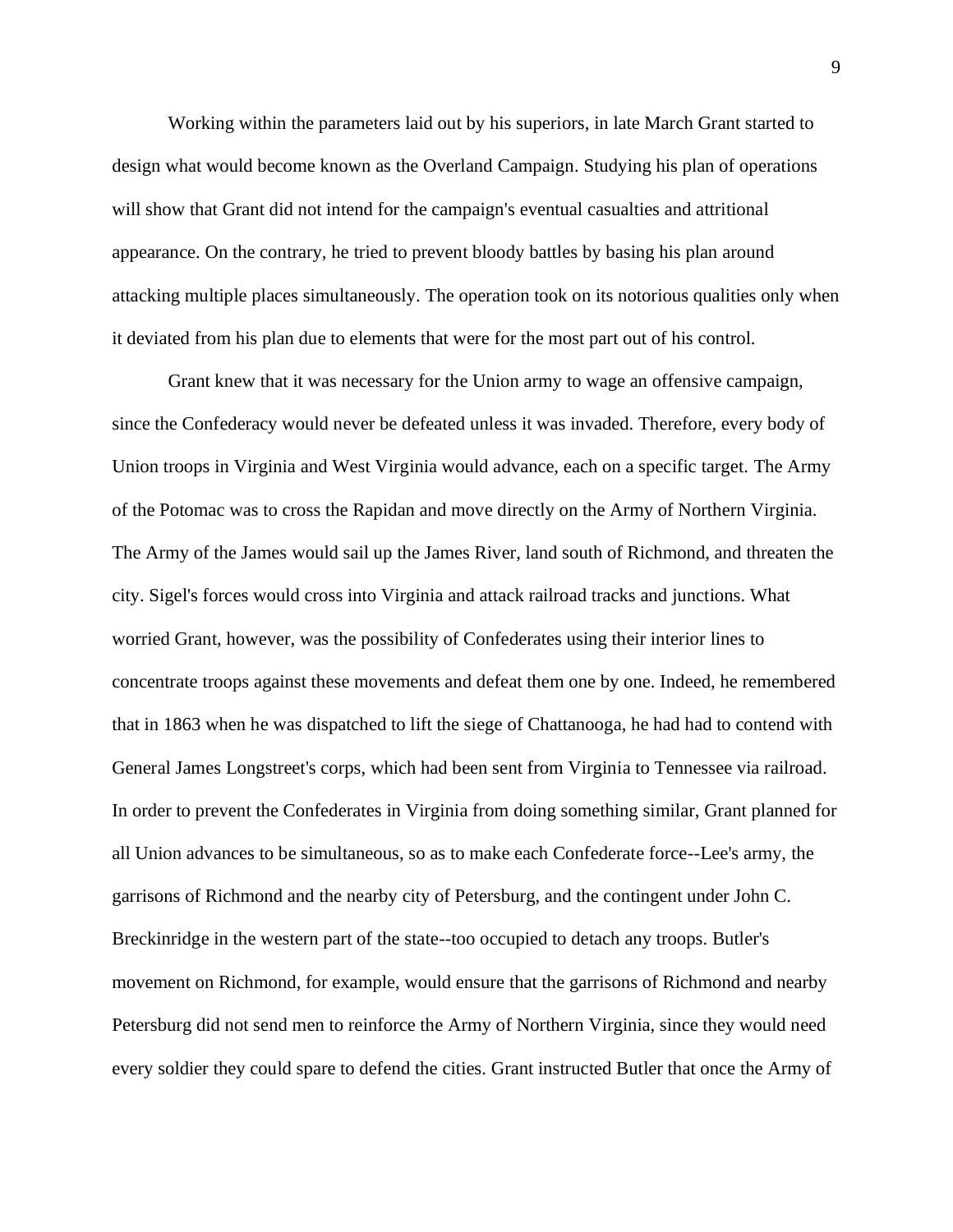the James was outside Richmond, if he heard that the Army of the Potomac was making progress in northern Virginia, he must "attack vigerously [*sic*] and if you cannot carry the City at least detain as large a force there as possible."<sup>12</sup> The offensive by Sigel's troops in the western part of the state would serve the same purpose: it would keep the Breckinridge's men busy enough to prevent them from sending men to Lee or Richmond. To prevent Confederates from the West from reinforcing Lee (or vice versa) Grant's plan called for the three Virginia offensives to commence at the same time that Union General William T. Sherman advanced from Chattanooga to Atlanta.

An indirect benefit of the strategy of simultaneous advances made Grant hope that the Army of the Potomac would not actually have to fight Lee. If the Richmond garrison could not defend against Butler, Lee would be forced to retreat from northern Virginia to save the city. That would result in an easy campaign for Meade's army, which would follow Lee southward and join the Army of the James in besieging the Confederate capital. Grant tried to increase Butler's power to threaten Richmond by giving him ten thousand reinforcements from South Carolina, which brought his numbers up to 33,000. Grant fully expected the campaign to turn into a siege. In April he ordered the necessary equipment to be made ready for use, and told Butler the contingency for such a scenario--that "should the enemy [Lee] be forced into his intrenchments in Richmond the Army of the Potomac would follow" and "would become a unit" with the Army of the James.<sup>13</sup>

So far Grant's plan shows no attritional aspects. He actively tried to limit casualties in the Army of the Potomac, using simultaneous advances to prevent the Confederates from concentrating against Meade. In sending Sigel's forces against railroads, Grant also showed that

<sup>12</sup> Grant to Butler, April 19, 1864, *PUSG,* 10:327

<sup>13</sup> Grant to Butler, April 2, 1864, *PUSG,* 10:247.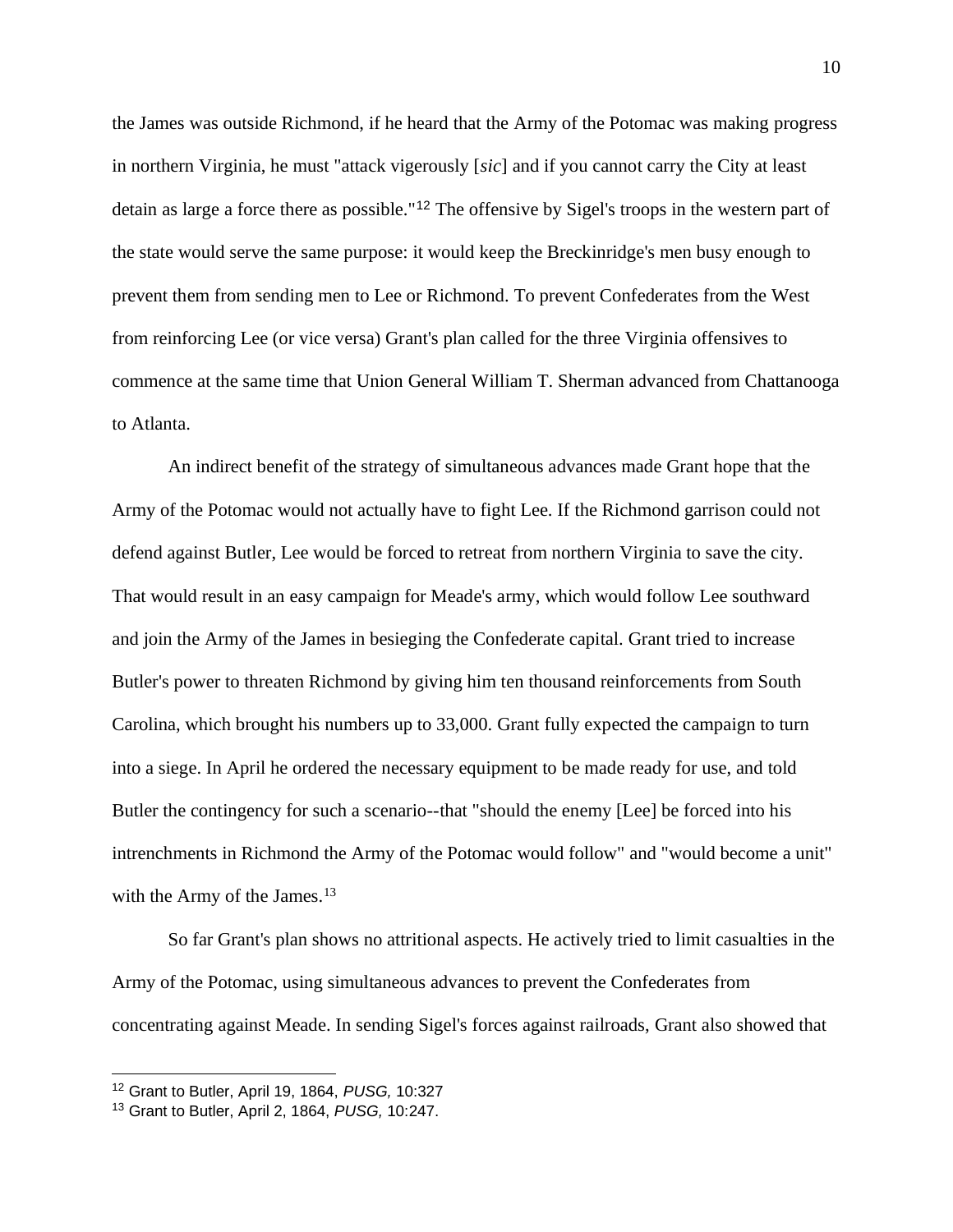he knew that battle was not the only way to weaken the enemy. Additionally, destroying the railways would make it less costly in human lives for Meade to defeat Lee or for Butler to take Richmond, since the Confederate armies and cities relied on the railroad for supplies and weapons. Forced by his superiors to campaign on a less-than-ideal line, Grant created a clever plan of operations that attempted to negate the disadvantages of fighting Lee directly.

The only instructions Grant gave Meade before the Overland Campaign began as to how to take on Lee was, "Lee's Army will be your objective point. Wherever Lee goes there you will go also."<sup>14</sup> It was entirely possible that Lee would retreat from the Army of the Potomac to save Richmond from Butler, and Grant made no troop dispositions to prevent this from happening (which contradicts the notion, held by some historians, that Grant desperately wanted to avoid a siege at all costs). However, Grant was not averse to fighting Lee, since defeating the Army of Northern Virginia was the quickest way to end the war. After the campaign commenced upon Grant, Meade, and the Army of the Potomac crossing the Rapidan on May 4, Grant was eager to do battle with Lee, writing Meade, "If any opportunity presents [it]self for pitching into a part of Lee's Army do so..."<sup>15</sup> Yet Grant wanted the fight to be on his terms. He wanted to attack the Army of Northern Virginia when it was in a disadvantageous position, such as an open field, where Grant's superior numbers would make more of a difference. Several times during the campaign he would maneuver the Army of the Potomac to a different spot in northern Virginia because the fight was not on his terms where he was. He would remain at a location only as long as he felt that he still had a chance of breaking through Lee's line. The way Grant would move to try to bring about an easier battle would demonstrate that his strategy for combating Lee was not

<sup>14</sup> Grant to Meade, April 9, 1864, *PUSG,* 10:274.

<sup>15</sup> Grant to Meade, May 5, 1864, *PUSG*, 10:399.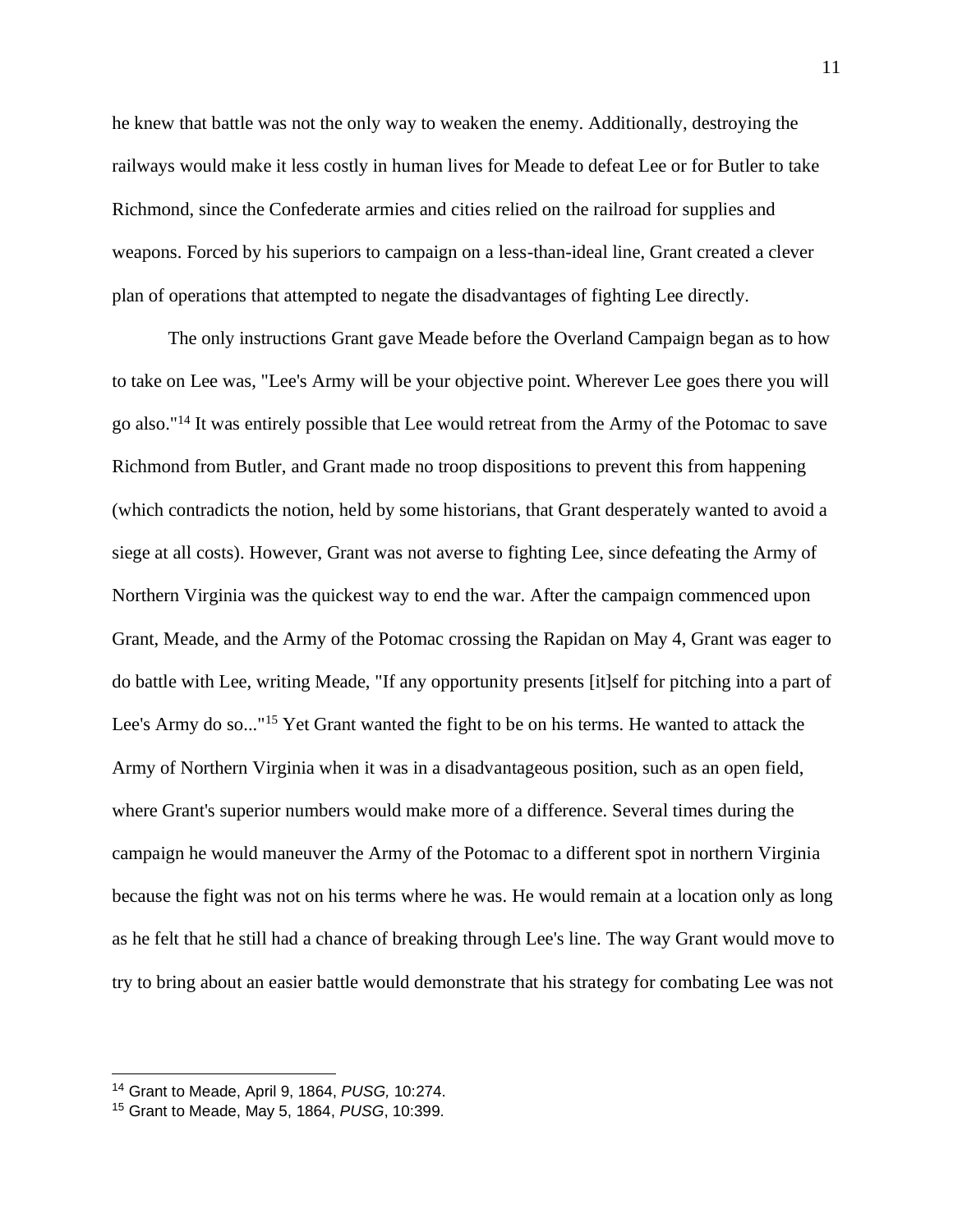one of attrition, but one of annihilation, in that he hoped to destroy Lee's army in a decisive battle.

While Meade moved against Lee in the north, Butler was to sail up the James River with a Union navy escort and land south of Richmond at City Point. There he was to, as Grant put it, "[f]ortify, or rather intrench, at once and concentrate all your troops for the field, there, as rapidly as you can," From City Point, Butler would operate on Richmond, taking the capital if he could, but at the very least interdicting supplies coming from North Carolina by cutting the Weldon Railroad south of Petersburg, and threatening the two cities enough to prevent the sending of reinforcements to bolster Lee's army. Having told Butler the goals of the operation, however, Grant let him handle the finer details of carrying it out: "...I do not pretend to say how your work is to be done," Grant wrote, "but simply lay down what, and trust to you, and those under you, for doing it well."<sup>16</sup> His confidence in Butler would prove to be a mistake.

The third of the three simultaneous advances that Grant's Virginia plan called for was a raid into the western part of the state by Franz Sigel's forces. An offensive in this region would keep Breckinridge's troops from aiding Lee or the Richmond garrison and sever the Virginia & Tennessee Railroad, cutting Lee's army off from resources west of the Appalachian Mountains. Grant wrote Sigel, "you must occupy the attention of a large force, (and thereby hold them from reinforcing elsewhere) or must inflict a blow upon the enemies [*sic*] resources, which will materially aid us."<sup>17</sup> He told Sigel to form two columns--one under General George R. Crook, the other under General Edward O. C. Ord--to launch a raid that would cross from West Virginia into Virginia and make for the railroad. Crook was to destroy the railroad around Saltville, then turn east and follow the tracks, wrecking them as he went, to join Ord near Lynchburg. Because

<sup>16</sup> Grant to Butler, April 16, 1864, *PUSG*, 10:293.

<sup>17</sup> Grant to Sigel, April 15, 1864, *PUSG,* 10:287.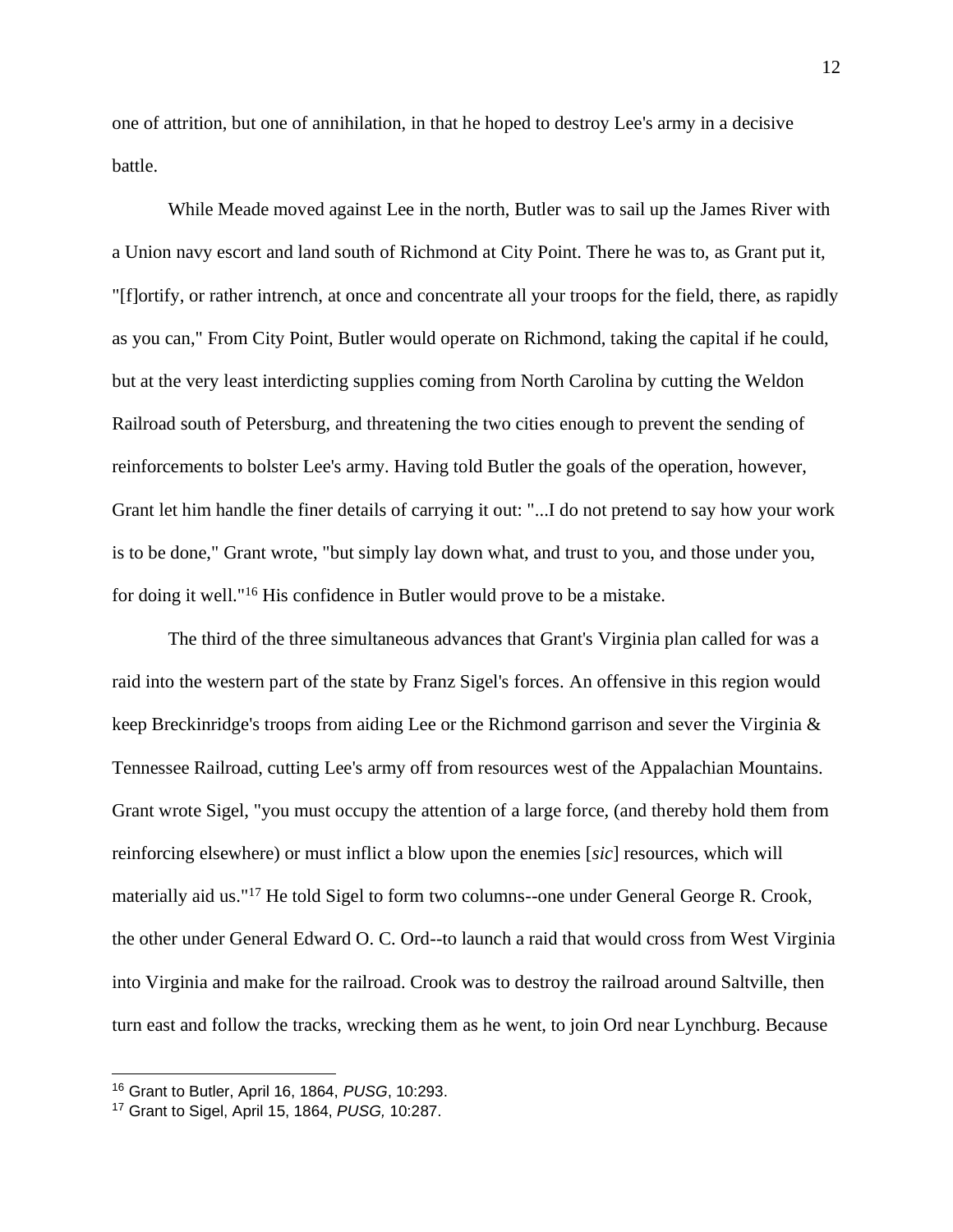the operation was to be conducted as a raid, Crook's and Ord's men would only have access to what supplies they could carry. Grant therefore ordered Sigel to command a third column that would move south up the Shenandoah Valley to bring food to Ord and Crook when they came together near Lynchburg. However, when Ord was "relieved from duty at his own request," the two-pronged offensive had to be amended. <sup>18</sup> Sigel proposed another idea: he would lead a force of seven thousand up the Valley to "threaten the force of the Enemy" and advance "as far as possible," while another ten thousand men under Crook targeted the railroad and destroyed miles of track and a bridge over the New River.<sup>19</sup> The movement would still serve to detain supplies and reinforcements from the Confederates in the east. Grant approved the proposal and made it clear to Sigel that "[t]o cut New River bridge and the [rail]road ten or twenty miles East from there would be the most important work Crook could do."<sup>20</sup>

The offensive in western Virginia was meant to supplement that of the Army of the Potomac. By cutting lines of supply and occupying the attention of thousands of Confederate soldiers, it would make it easier to fight Lee. That Grant's plan included two offensives (those under Butler and Sigel) designed to prevent Confederates from concentrating against Meade's army shows that Grant tried to prevent heavy casualties. Even though the Army of the Potomac's numerical superiority made it likely that it would eventually triumph over Lee in an attritional campaign, Grant did not plan that kind of combat. Instead, he attempted to weaken Lee's army in creative ways through Sigel and Butler's movements so that it would give Meade the least resistance possible, saving countless Union lives. If the plan had worked as Grant intended--if Butler had captured Richmond or menaced it enough for Lee to feel like he had to come to its

<sup>18</sup> Grant to Sigel, April 17, 1864, *PUSG*, 10:310

<sup>19</sup> Grant to Sigel, April 18, 1864, *PUSG*, 10:311.

<sup>20</sup> Grant to Sigel, May 2, 1864, *PUSG*, 10:390.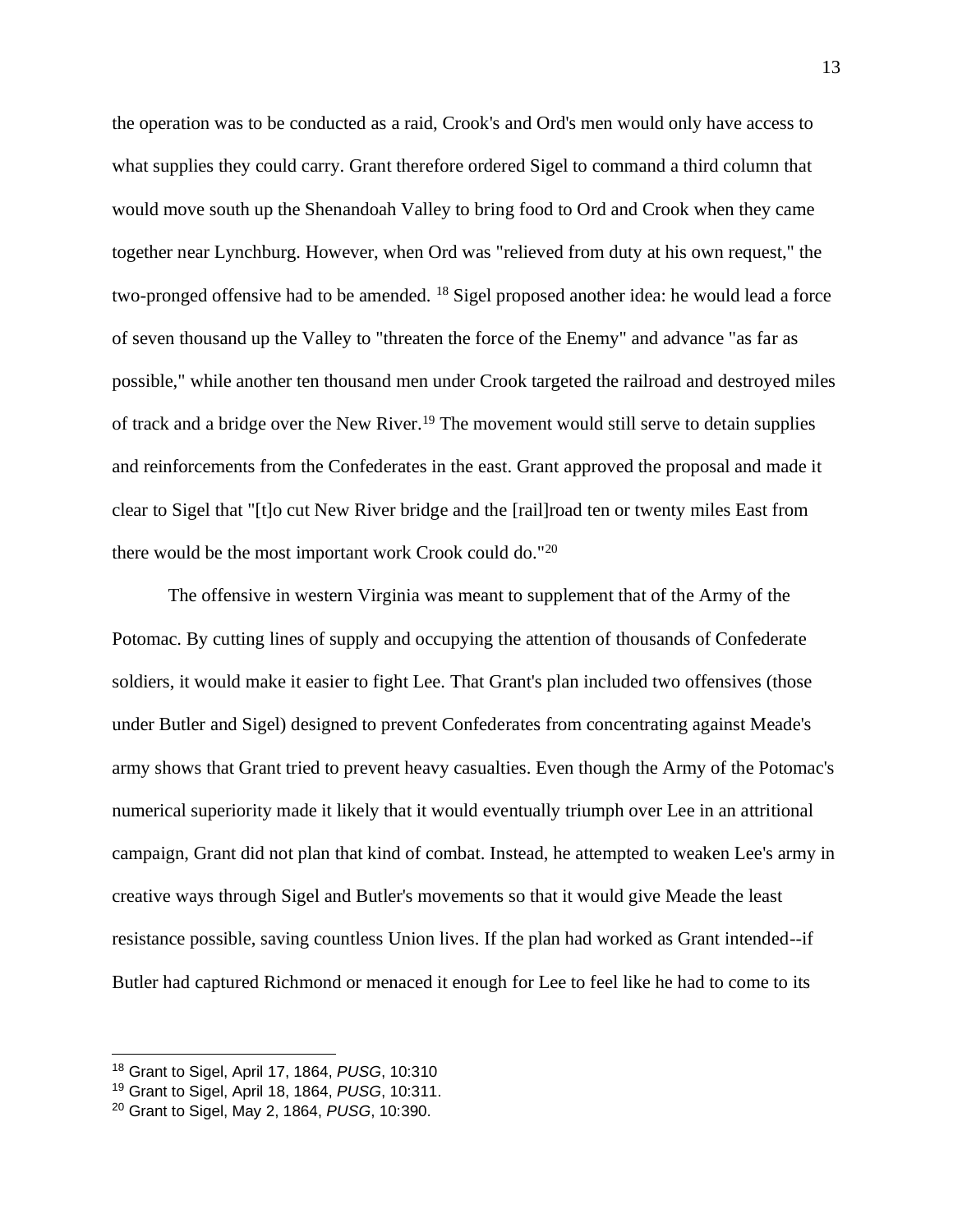rescue, if Butler and Sigel had severed the Weldon and Virginia & Tennessee railroads, depriving Virginia Confederates of two of their three sources of food (the third being the Richmond & Danville Railroad)--the Overland Campaign may have been much shorter, the siege of Richmond and Petersburg started much earlier, and the casualties counted at only a fraction of what they ended up being. To summarize the findings on the previous pages, Grant was not an attritional general, nor did he plan an attritional campaign in Virginia in 1864. He knew that maneuver was often better than direct assault. As the January Plan indicates, he preferred not to attack Lee from the north using a rail-based line of supply that would be vulnerable to Confederate cavalry raids. However, the headquarters doctrine that Lincoln and Stanton had enforced on every commander of the Army of the Potomac since McClellan made Grant take that route. Yet Grant crafted an operational plan that tried to counter the disadvantages of such a route: Butler's offensive was to force Lee to move south so that Meade did not have to fight him, Sigel and Butler were to prevent Confederates from concentrating against Meade, and a siege of Richmond by a combined Army of the Potomac and James would use the James River and not the railroad as a line of supply.

\* \* \*

The Overland Campaign commenced just after 12:00 AM on May 4, 1864, when the Army of the Potomac and General Ambrose Burnside's separate corps--together 118,000 strong- began marching toward the Rapidan River. The three corps of Meade's army were led by the veteran commanders John Sedgwick (who had been wounded three times at Antietam), Gouverneur K. Warren (who had earned the nickname "Hero of Little Round Top" for his actions at Gettysburg), and Winfield Scott Hancock (who would run for president as a Democrat against James A. Garfield in 1880). Heading the cavalry corps was Philip H. Sheridan, whom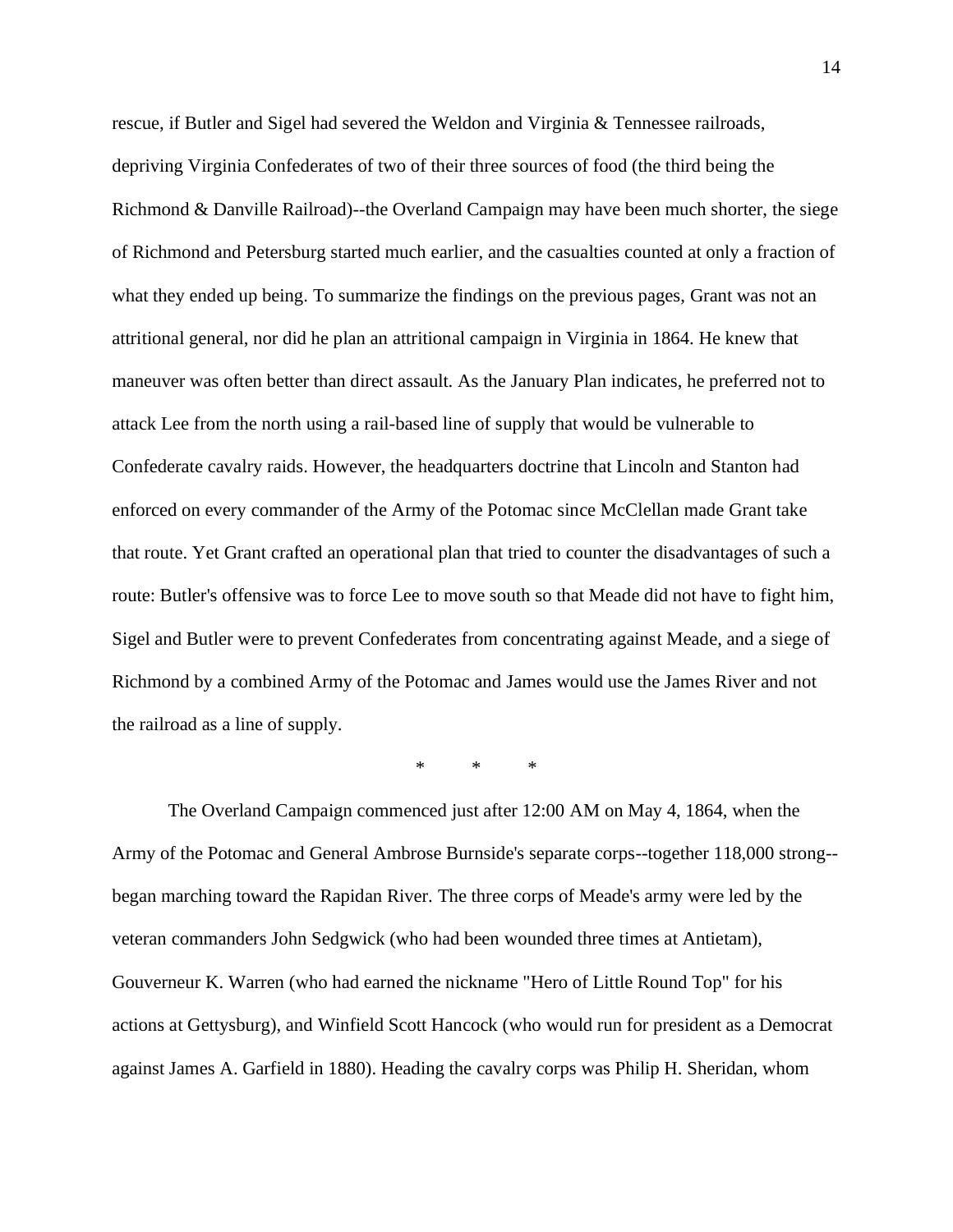Grant had brought with him from the Western Theater. Ambrose Burnside, a former commander of the Army of the Potomac, now had his own corps, which would campaign with the army as an independent unit that reported to Grant. Later that day, Grant telegraphed Halleck that he and most of the army had crossed the river. "Forty Eight hours now will demonstrate," he added, "whether the enemy intends giving battle this side of Richmond."<sup>21</sup> If Butler carried out his duties well, Grant expected that Lee would choose not to fight and instead retreat to save the Confederate capital. According to one account, he told a reporter that if all went according to plan he should be at the outskirts of Richmond in four days.<sup>22</sup> As Grant pondered the future, the Union troops continued marching south, soon entering a dense forest called the Wilderness.

In the ensuing month, the Army of the Potomac would suffer such a high rate of casualties that Grant's contemporary reputation and memory would be tainted with blood. An analysis of the course of the campaign, however, reveals that Grant was not to blame for the attrition. The blame should instead be transferred onto Benjamin Butler and Franz Sigel for failing Grant in their execution of his plan and for causing Lee to be able to fight outside of Richmond and obtain reinforcements to concentrate against the Army of the Potomac. Meade's corps commanders and Burnside letting opportunities to defeat Lee slip away is another reason why the campaign turned out the way it did, as is the fact that Lee stayed on the operational defensive, which forced the Army of the Potomac to assault Lee's entrenched forces. As the situation deteriorated into a month-long battle of Grant versus Lee in northern Virginia, Grant made efforts to bring about a desirable result: he switched supply lines, constantly maneuvered in the hopes of luring Lee out of his trenches, and sent Sheridan on a raid to cut railways to Richmond.

<sup>21</sup> Grant to Halleck, May 4, 1864, *PUSG*, 10:397.

<sup>22</sup> Simpson, *Ulysses S. Grant: Triumph Over Adversity,* 293.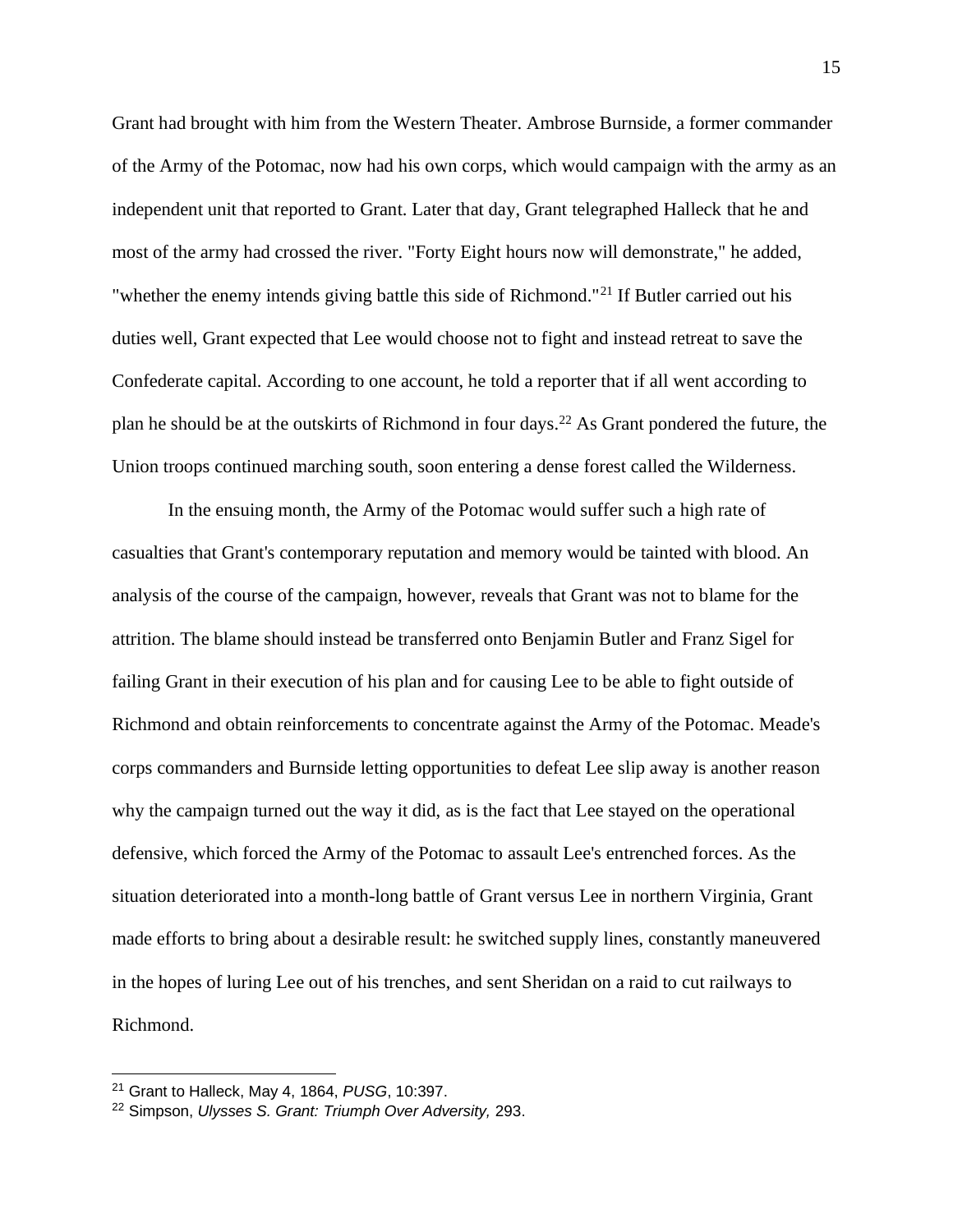

Figure 2. Wilderness to Petersburg. Ethan Rafuse, *Robert E. Lee and the Fall of the Confederacy*, 155.

On the afternoon of the May 4, Meade made two momentous decisions: he ordered the army to halt in the Wilderness so that its supply wagons could catch up, and chose to spend valuable time establishing a line across three roads in the forest instead of making a rapid march to get out of the woods. His decisions ensured that the Army of the Potomac would still be in the Wilderness when it encountered Lee's men early the next day. The Union troops would have less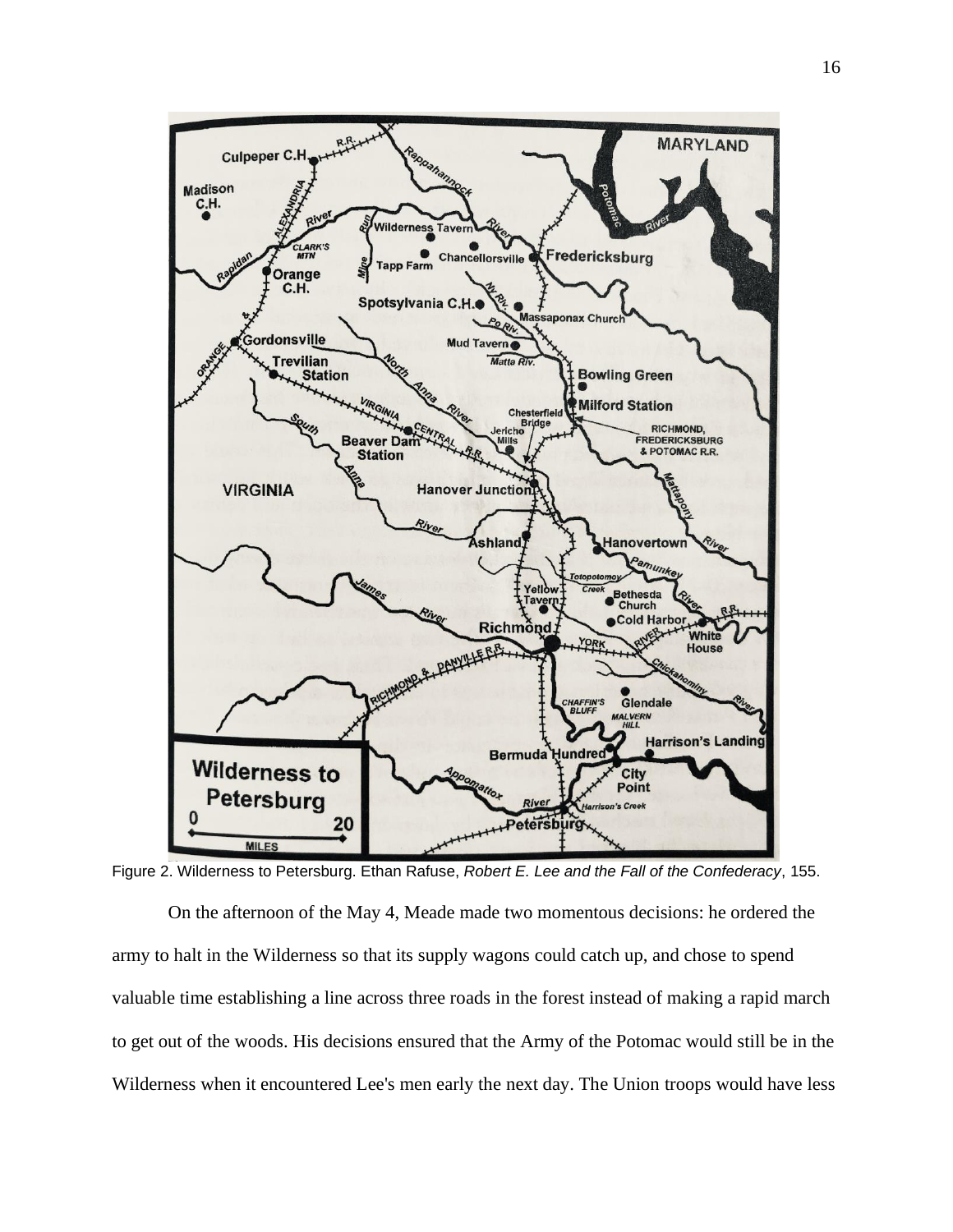chance of defeating the Confederates in the forest than on open ground, since the densely wooded terrain made it difficult for Meade to concentrate his army and effectively use his artillery. Yet Grant allowed Meade to have his way because the Army of the Potomac command structure was designed so that Meade, not Grant, had authority over tactical matters. Grant had decided that Meade should retain tactical control of the Army of the Potomac shortly after he had first come east in March, because Meade was already familiar with the capacities of his men, Grant did not want to have to worry about battlefield tactics as he tried to command all Union armies, and Meade himself wanted to remain in charge of his troops. Therefore, after Grant planned that the Army of the Potomac would engage Lee in the spring campaign, it was up to Meade to determine exactly how to do it. Meade was in direct command of the army, with the corps commanders reporting to him, not Grant. His choice to modify the original plan--which called for the army to be clear of the Wilderness by the evening of May 4--in favor of ordering the troops to halt in the forest to wait for the wagon train to catch up, resulted in negative consequences. As historian Gordon C. Rhea writes,

The Wilderness was manifestly a bad place to meet Lee, as difficult ground would enable the smaller Confederate army to fight Meade's larger force on near-equal terms. One solution was for Meade to continue through the Wilderness on his firstday's march. Meade, however, rejected this option out of fear that he might outpace his supply wagons. Acting on the assumption that Lee could not react quickly enough to catch him in the Wilderness, Meade decided to stop there for the night while his wagons caught up. A Union officer aptly termed the decision the 'first misfortune of the campaign.'<sup>23</sup>

Grant was always hesitant to overrule Meade's decisions because Meade was very sensitive to perceived attempts to undermine his authority. When Grant would try, as he would throughout the campaign, to manage the Army of the Potomac more closely, Meade would become angry and often lose his hair-trigger temper. Therefore, when Meade told Grant that he ordered the

<sup>&</sup>lt;sup>23</sup> Rhea, "'Butcher' grant and the Overland Campaign," 47.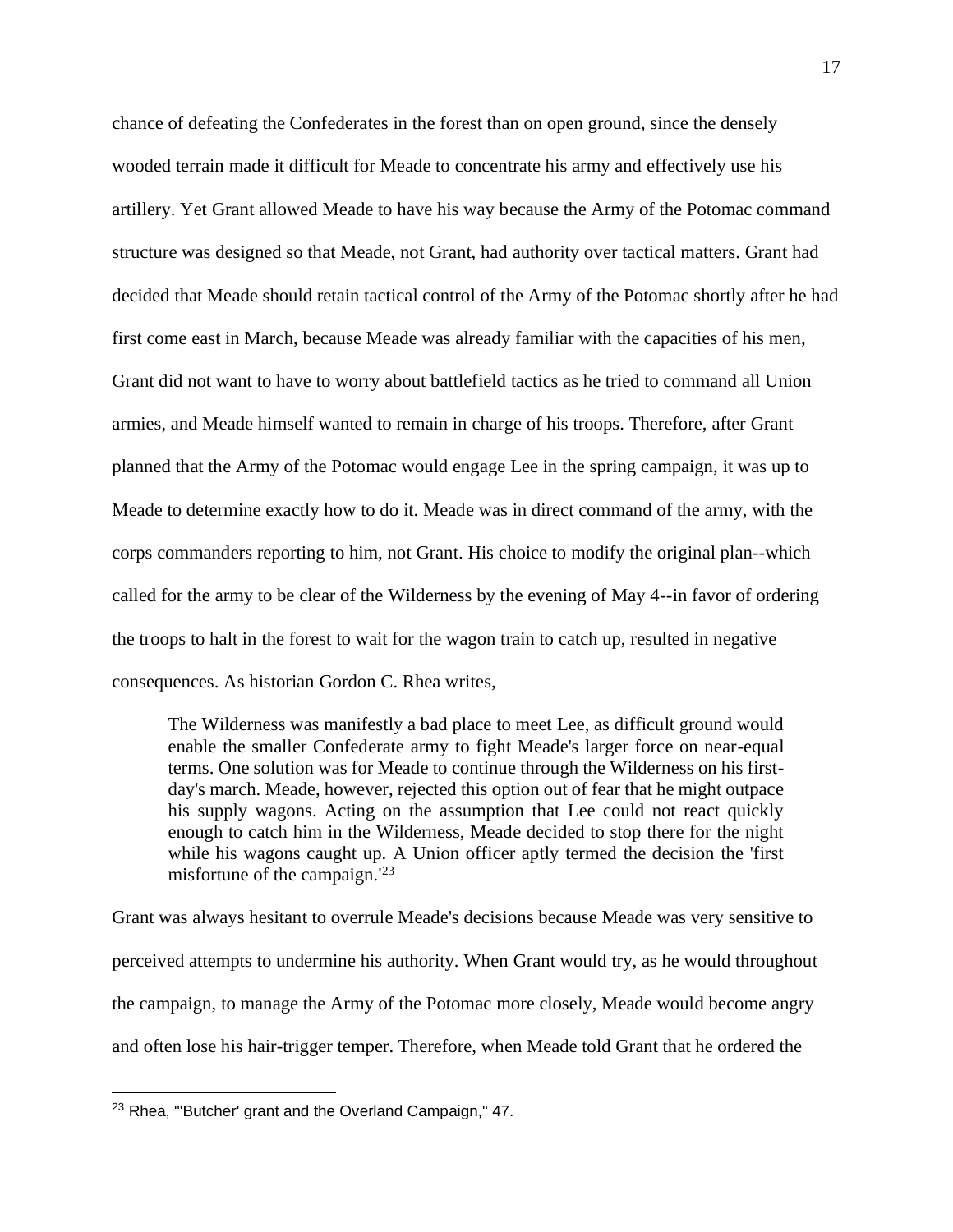army to wait for the wagons, Grant let him have his way, although the decision proved damaging to the Federal army.

As the Battle of the Wilderness began, Grant received good news from Butler. That day Butler's army had sailed up the James River and landed at City Point and Bermuda Hundred. "No opposition thus far," he telegraphed Grant, "Apparently a complete Surprise."<sup>24</sup> The landings were not disturbed that night, and by the afternoon of May 6 Butler reported that the entire Army of the James had come ashore. He soon sent cavalry to break the Weldon Railroad, which connected Petersburg with the Carolinas, while his army neared the railroad joining Petersburg and Richmond. But although he was so far doing all that was asked of him by gaining a position south of Richmond and threatening to cut its communications, he missed a perfect opportunity to take both Richmond and Petersburg. On May 5 the two cities were defended by only 5,000 troops, plus hastily mobilized government clerks serving as militia. Confederate general Pierre G. T. Beauregard, who had been appointed to take charge of the garrisons, was still in transit from Charleston, South Carolina. If Butler had moved quickly, the 30,000 troops of the Army of the James might have been able to seize the cities. However, he advanced cautiously with detached units and did not send his main force toward Richmond until May 12. By then the garrisons had been reinforced and Beauregard had arrived on the scene.<sup>25</sup> Butler lost his chance and from that point on the James operation stalled and soon began to derail. On May 16, Beauregard attacked Butler in the Battle of Drewry's Bluff, causing the Army of the James, although it greatly outnumbered Beauregard's force, to pull back to a peninsula between the James and Appomattox rivers and abandon its effort to cut the Confederate railroads. Beauregard then entrenched his men across the base of the peninsula, pinning the Army of the James in

<sup>24</sup> Butler to Grant, May 5, 1864, *PUSG*, 10:411.

<sup>25</sup> McPherson, *Battle Cry of Freedom,* 723.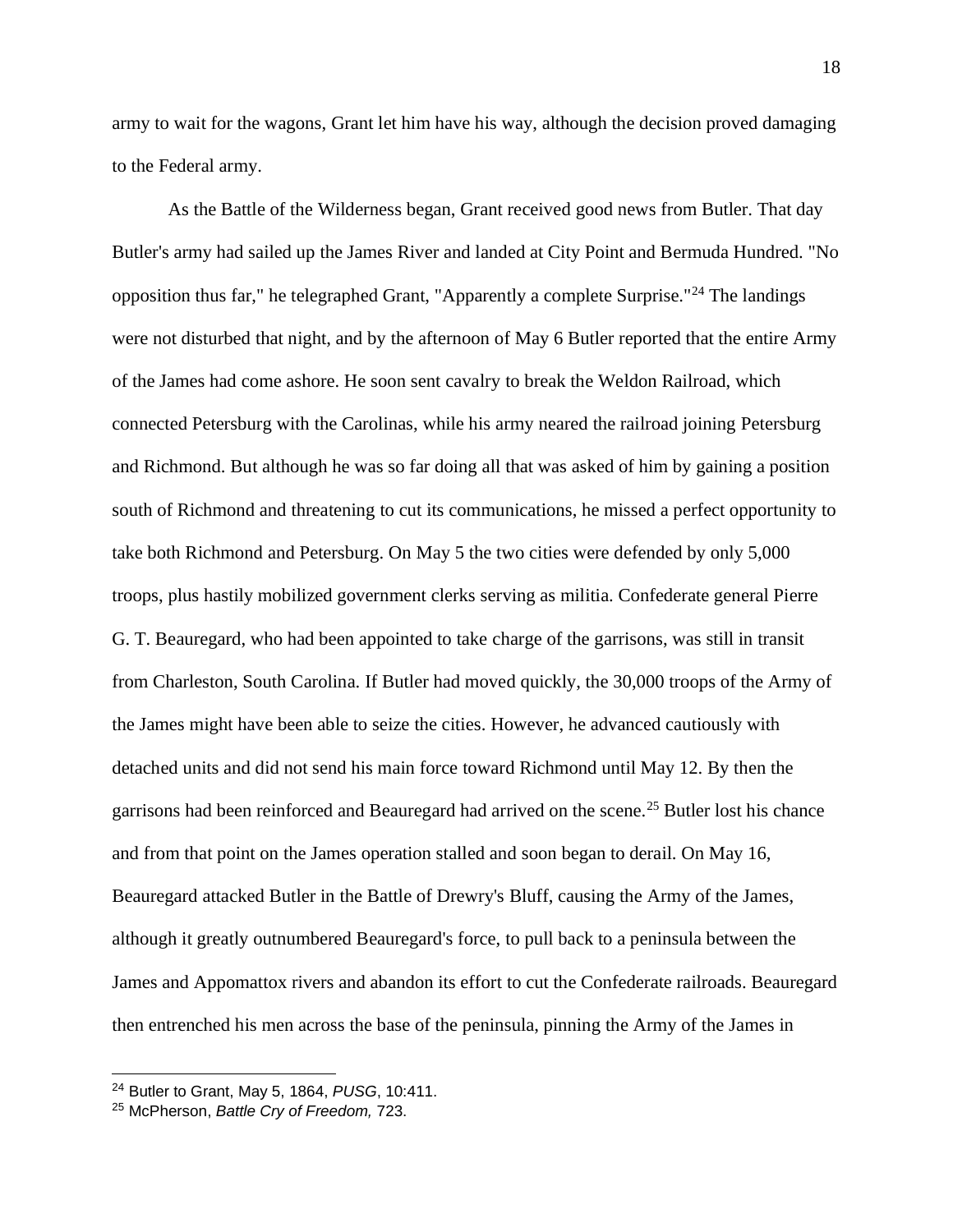place. A Union general later sent to inspect Butler's precarious position compared it to "a bottle with Butler corked up inside of it."<sup>26</sup> A major part of Grant's Virginia Plan had come to a disappointing end.

Butler's failure had extensive consequences. Confederates could now be sent from Richmond and Petersburg to help Lee. On May 22, Grant reported to Halleck that some of the prisoners he captured that day were from George Pickett's division, which had previously been assigned to defend Petersburg, "and there is [e]vidence of other troops having been sent from Richmond also."<sup>27</sup> Another result of the breakdown of Butler's operation was that Lee could stand his ground and fight the Army of the Potomac instead of being forced to retreat south to save Richmond. The effort to take Richmond had started out promisingly, since it had caught the Confederates unawares and undermanned, yet failed "probably only because of Butler's bungling," according to historians Herman Hattaway and Archer Jones.<sup>28</sup> The campaign became much more difficult for Grant and Meade, as they would have more opposition facing them as they tried to defeat the Army of Northern Virginia.

Sigel's operation, like Butler's, started out well but then fell apart. His forces moved out simultaneously with the other two Union armies. Crook crossed into Virginia, cut the Eastern Tennessee & Virginia Railroad, and destroyed the New River Bridge and a Confederate supply depot. But, although Grant hoped that Crook would advance to Lynchburg next, he returned to West Virginia to await further orders, unaware of Grant's intentions. Sigel, meanwhile, advanced up the Shenandoah Valley toward Staunton, through which ran the Virginia Central Railroad, an important line of supply for eastern Virginia. On May 15, however, John C. Breckinridge's force

<sup>26</sup> Herman Hattaway and Archer Jones, *How the North Won: A Military History of the Civil War* (Urbana: University of Illinois Press, 1991), 563.

<sup>27</sup> Grant to Halleck, May 22, 1864, *PUSG*, 10:477.

<sup>28</sup> Hattaway and Jones, *How the North Won*, 558.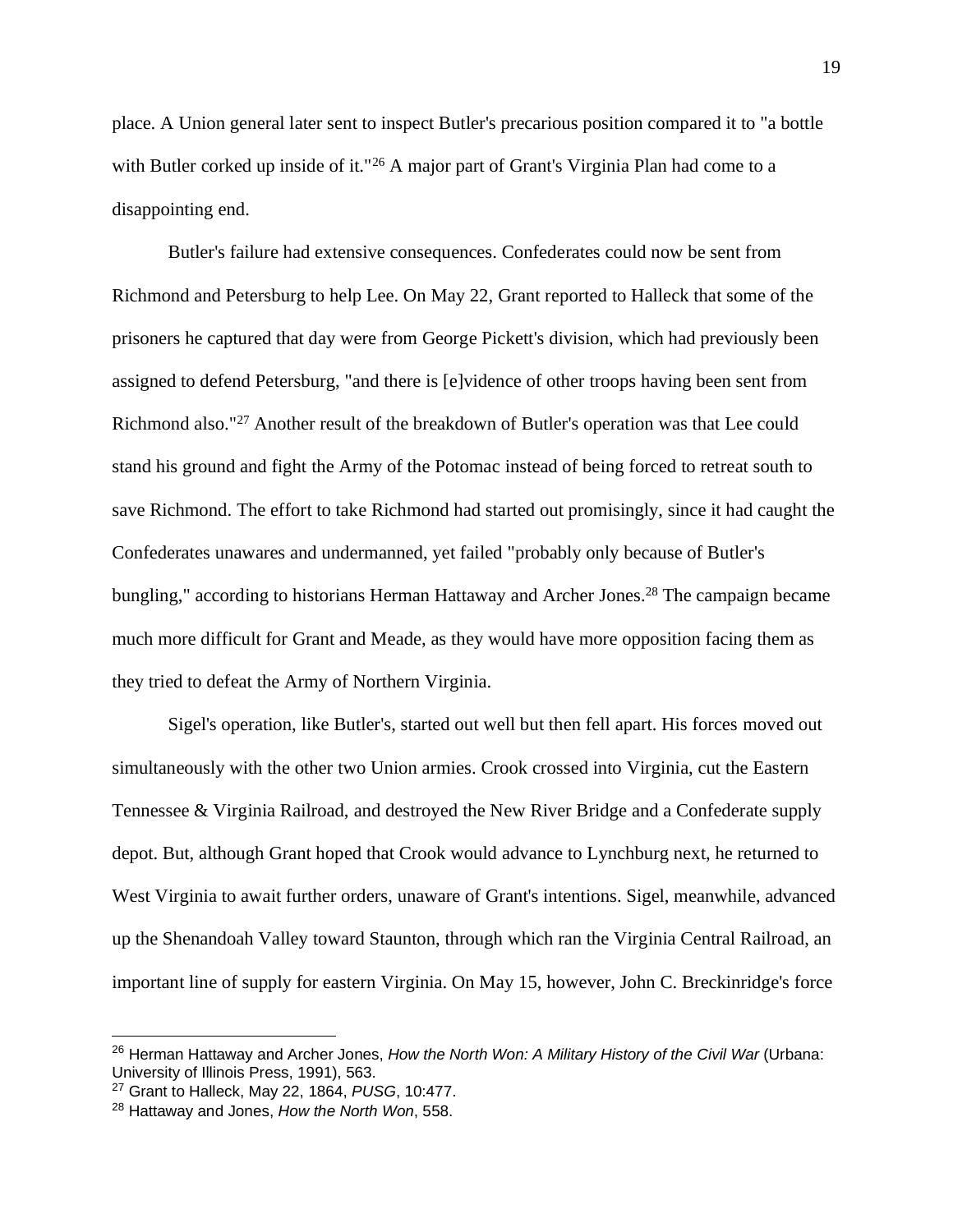attacked him at New Market and drove him back. Halleck relayed the news to Grant with bitterness, writing, "Instead of advancing on Staunton [Sigel] is already in full retreat on Strausburg. If you expect anything from him you will be mistaken."<sup>29</sup> The fact that Sigel's troops had outnumbered Breckinridge's by over 1,300 did not ease the pain of the defeat. Lee could now draw reinforcements from the Valley. Indeed, men from Breckinridge's command later fought the Army of the Potomac near the North Anna River and at Cold Harbor. In an attempt to reignite the Valley offensive, Grant replaced Sigel as head of the Department of West Virginia with General David Hunter, risking presidential displeasure in the interest of military success. He wanted Hunter to attack important locations like Staunton and Lynchburg and to cut the railroads "beyond possibility of repair for [wee]ks. $30$  Grant also explicitly stated another objective he had for Hunter, writing Halleck, "[i]f he can hold at bay a force equal to his own he will be doing good service."<sup>31</sup> It would take until June for Hunter to finish making preparations and begin an operation in the Shenandoah, though, and in the meantime Grant and the Army of the Potomac would have to face pressure from a reinforced Army of Northern Virginia.

Understanding the great responsibilities that Butler and Sigel had during the spring offensive and how their failures impacted the Overland Campaign is central when evaluating Grant's liability for high Union casualties in 1864. One immediately impactful result of Butler and Sigel's neutralization was that Confederates of the Richmond and Petersburg garrisons and the Shenandoah Valley were free to reinforce Lee. In addition to that, Virginia's rail connections with the rest of the Confederacy remained intact, for Butler had to abandon his position on the Richmond & Petersburg Railroad after the Battle of Drewry's Bluff and did not even reach the

<sup>29</sup> Halleck to Grant, May 17, 1864, *PUSG*, 10:460.

<sup>30</sup> Grant to Halleck May 25, 1864, *PUSG*, 10:487-8.

<sup>31</sup> Grant to Halleck, May 20, 1864, *PUSG*, 10:469.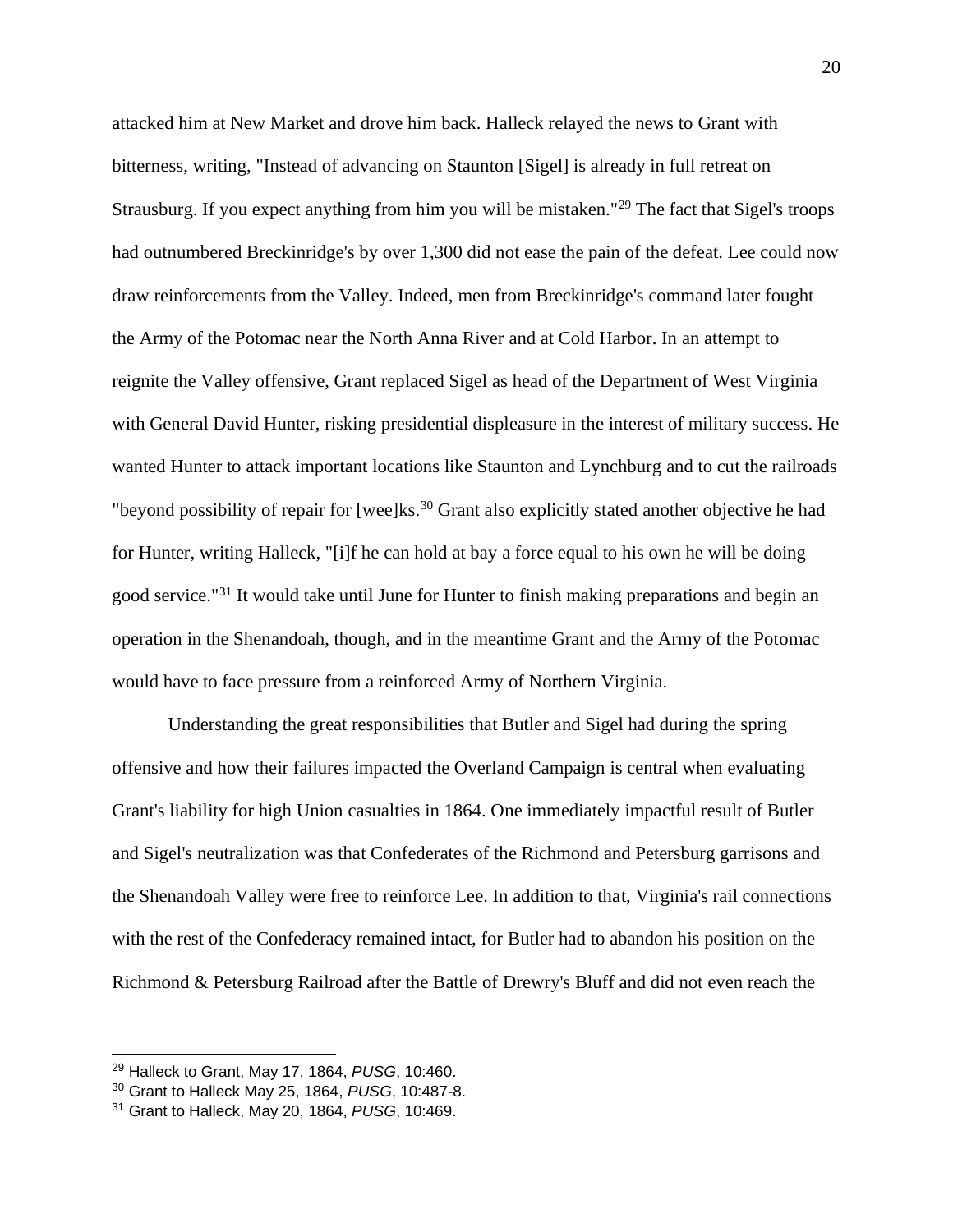other railroads extending from those two cities. Instead of three simultaneous Virginia offensives attacking Lee, Richmond, and lines of communications and keeping Confederate armies throughout the state from concentrating, the Union was now only conducting one offensive, which had to bear the brunt of a reinforced Army of Northern Virginia. The breakdown of Butler and Sigel's supporting operations changed the nature of the Overland Campaign.

Meanwhile in the Wilderness, by the morning of May 7 Lee's men had taken a defensive position in earthworks. If Grant wanted to keep the initiative, he would have to either launch an assault or move the Army of the Potomac to another location. Eager to leave the forest for open ground, Grant chose the latter, ordering the army to follow the Brock Road south-east to Spotsylvania Court House. He knew this would draw the Army of Northern Virginia out from its trenches, since the Confederates would now have to position themselves south of Spotsylvania if they wanted to stay between Grant and Richmond. Lee, however, was able to reach Spotsylvania first because he had suspected Grant's move and sent a significant portion of his army to the town as a precaution, and also because the Army of the Potomac's march was slowed by traffic jams between its infantry and cavalry as the gigantic force tried to navigate one-lane dirt roads. Grant was unable to prevent Lee's men from establishing a strong defensive position at Spotsylvania, but decided to try to break through the Confederate line.

Grant could not defeat Lee in the ensuing two-week battle. The lack of success can be chalked up to the underperformance of subordinate generals of the Army of the Potomac and the skilfull generalship of Robert E. Lee. When on May 9 Grant told Burnside (who outranked Meade and so reported directly to Grant) to test Lee's right flank, Burnside "frittered away a chance to inflict a major blow."<sup>32</sup> The next day, an attack in which Union generals Gershom

<sup>32</sup> Simpson, *Ulysses S. Grant: Triumph Over Adversity,* 305.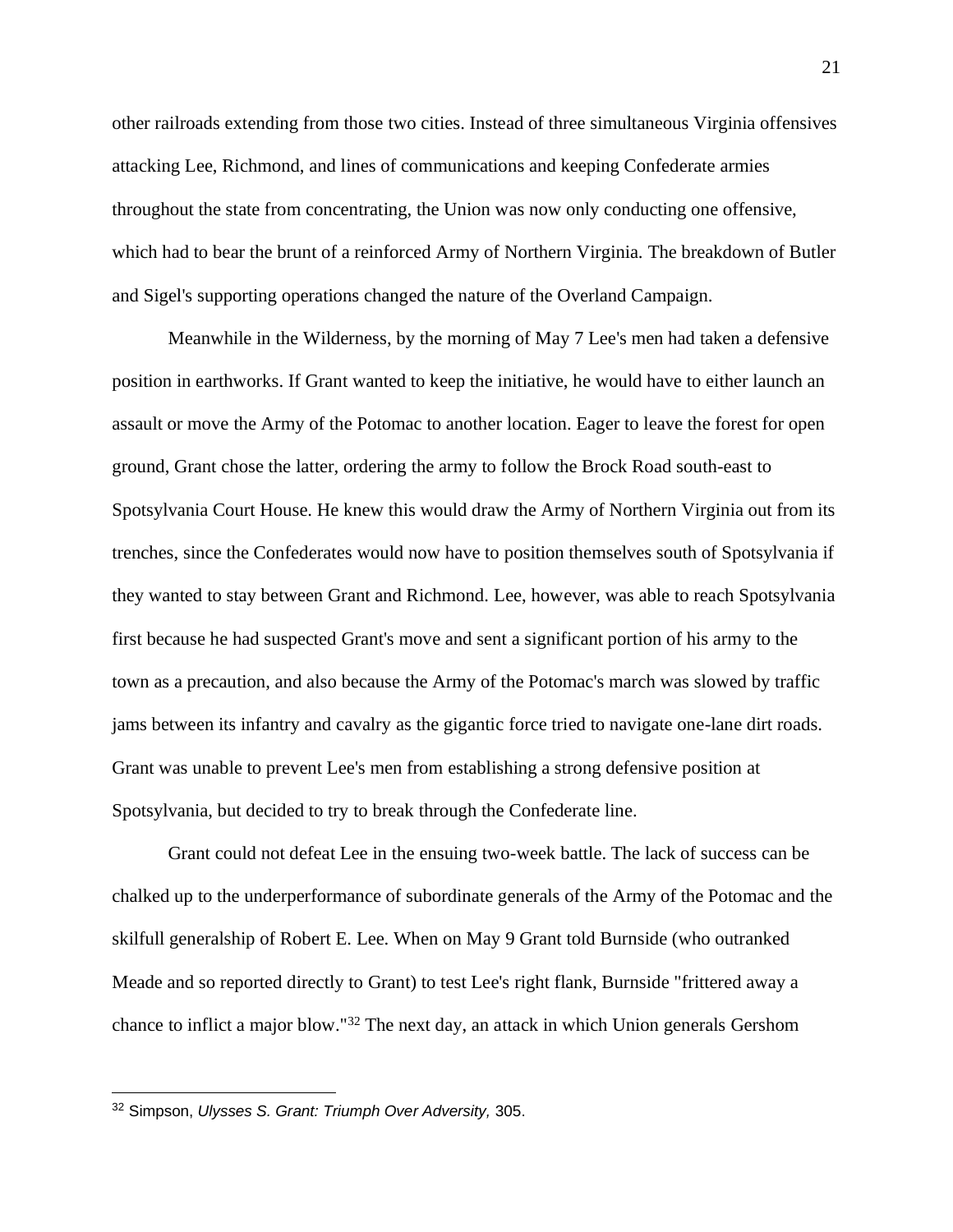Mott, Emory Upton, and Gouverneur Warren were supposed to act in coordination "disintegrated into several piecemeal thrusts," which Lee repulsed in turn.<sup>33</sup> The failure of the assault represented a great opportunity squandered, as Upton's force achieved a breakthrough but, due to lack of support, could not exploit it before Confederate reinforcements pushed him back. Brooks Simpson lists further problems with the generalship of the Army of the Potomac. Among them: corps commander Winfield Scott Hancock did not reconnoiter enemy positions before attacking, Meade had difficulty carrying out Grant's directives and required supervision, and Burnside would procrastinate and often acted on his own preferences instead of those of Grant.<sup>34</sup> Throughout the battle, Lee's military prowess was on full display. His trenches were in the shape of an upside-down U, which gave him the advantage of interior lines, making it easy to quickly shift troops to locations that were threatened by the Federals. A cardinal rule of war is that assaulting fortifications is tougher than defending them, and Lee's men were secure behind the "strongest...fieldworks in the war so far."<sup>35</sup> He believed that he could foil Grant by keeping his army on the tactical defense, thwarting attempts to turn or break through his line, and declining to attack Grant unless a favorable opportunity presented itself.<sup>36</sup>

Grant suffered about 18,000 casualties from May 8 through 21 trying in vain to defeat Lee at Spotsylvania.<sup>37</sup> There are two explanations for why Grant chose to fight a fruitless battle for so long and at such great cost. First, he believed on several occasions that he was close to success, and chose at these times to try to grasp it by sending more men into the fray. For instance, after Upton's short-lived breakthrough showed that the Confederate center was

 $33$  Simpson, 306.

<sup>34</sup> Simpson, 307-309.

<sup>35</sup> McPherson, *Battle Cry of Freedom,* 728.

<sup>36</sup> Rafuse, *Robert E. Lee and the Fall of the Confederacy*, 149.

<sup>&</sup>lt;sup>37</sup> Rhea 49; Confederate losses were about 12,500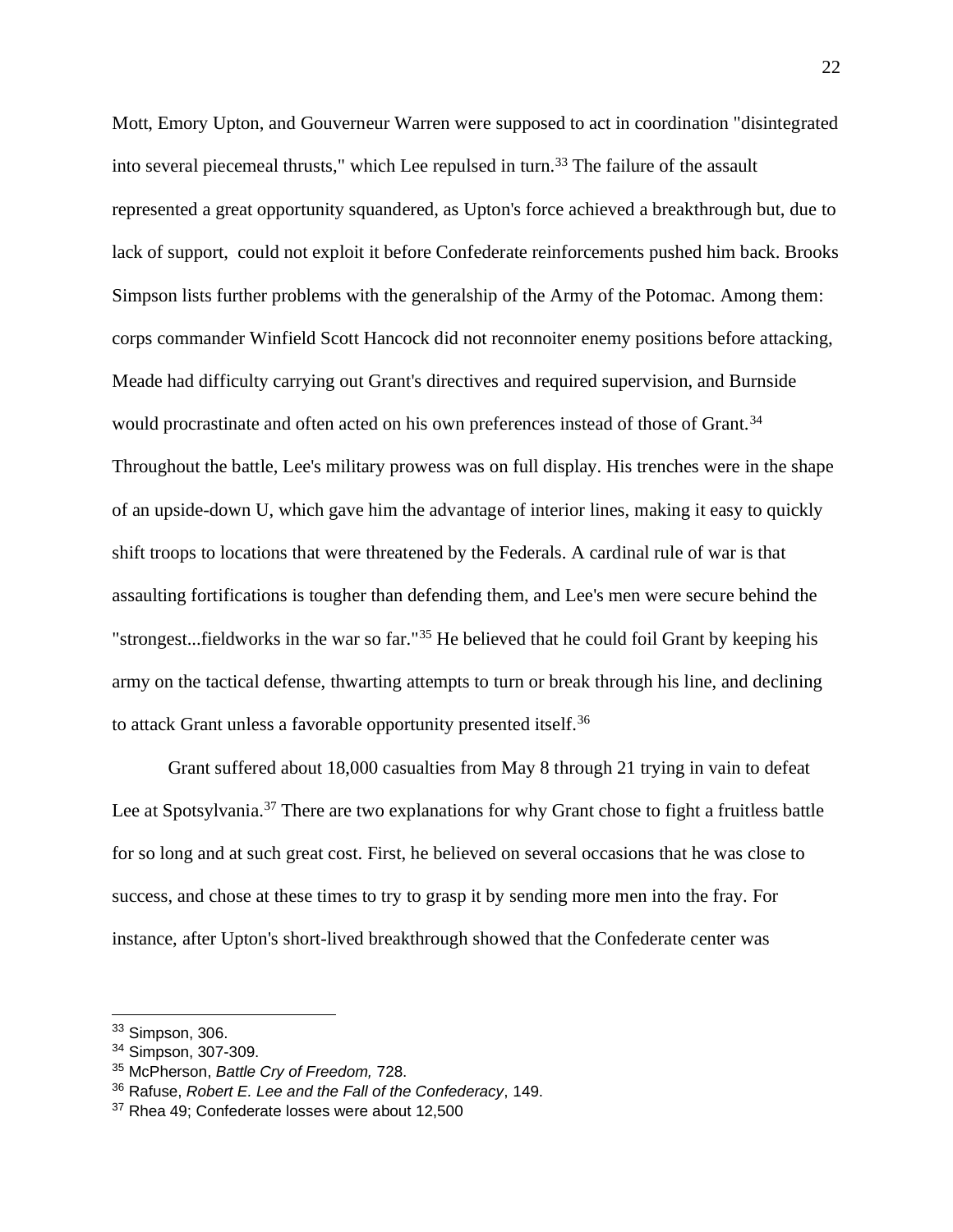vulnerable, Grant thought that another, better organized attack on that spot might be able to penetrate. "There is but little doubt in my mind," he wrote Meade on May 11, "...that the assault last evening would have proven entirely successful if it had commenced one hour earlyer [*sic*] and had been heartily entered into."<sup>38</sup> When the new assault was launched the morning of May 12, therefore, Grant had high hopes. Union troops managed to punch a hole in the Confederate line and capture large numbers of prisoners, but Confederate resistance soon stiffened, and Grant's generals failed to keep pressing. Warren was reluctant to commit his corps to the action, and at one point Burnside crumpled up orders from Grant urging aggressive action.<sup>39</sup> Not helping matters was the fact that Meade, who was in charge of planning the attack, did not arrange for reconnaissance and "performed poorly" at this time.<sup>40</sup> Grant was unable to continue the offensive, and many lives were lost to try to seize an opportunity that slipped through his grasp. The second possible explanation as to why Grant fought so hard for such a long time at Spotsylvania is that he wanted to prevent Lee from sending men to protect Richmond from Butler, who at this point had not yet been forced back. As Grant later wrote in his memoirs, "My object in moving to Spottsylvania [*sic*] was two-fold: first, I did not want Lee to get back to Richmond in time to attempt to crush Butler before I could get there."<sup>41</sup> It is probable that Grant deliberately kept Lee engaged in order to increase Butler's chances of capturing the city. Butler's operation was certainly on his mind during the battle, for on May 11 Grant reported to Halleck that "[u]p to this time there is no indication of any portion of Lee's Army being detached for the defence of Richmond."<sup>42</sup> Eventually, however, Grant was informed of Butler's repulse at

<sup>38</sup> Grant to Meade, May 11, 1864, *PUSG*, 10:427.

<sup>39</sup> Simpson, *Ulysses S. Grant: Triumph Over Adversity,* 311.

<sup>40</sup> Simpson, 310.

<sup>41</sup> Ulysses S. Grant, *Personal Memoirs of U. S. Grant*. New York: Charles L. Webster & Company, 1885- 86. [https://www.gutenberg.org/files/4367/4367-h/4367-h.htm,](https://www.gutenberg.org/files/4367/4367-h/4367-h.htm) Ch. LI. (hereafter *PMUSG*).

<sup>42</sup> Grant to Halleck, May 11, 1864, *PUSG*, 10:423.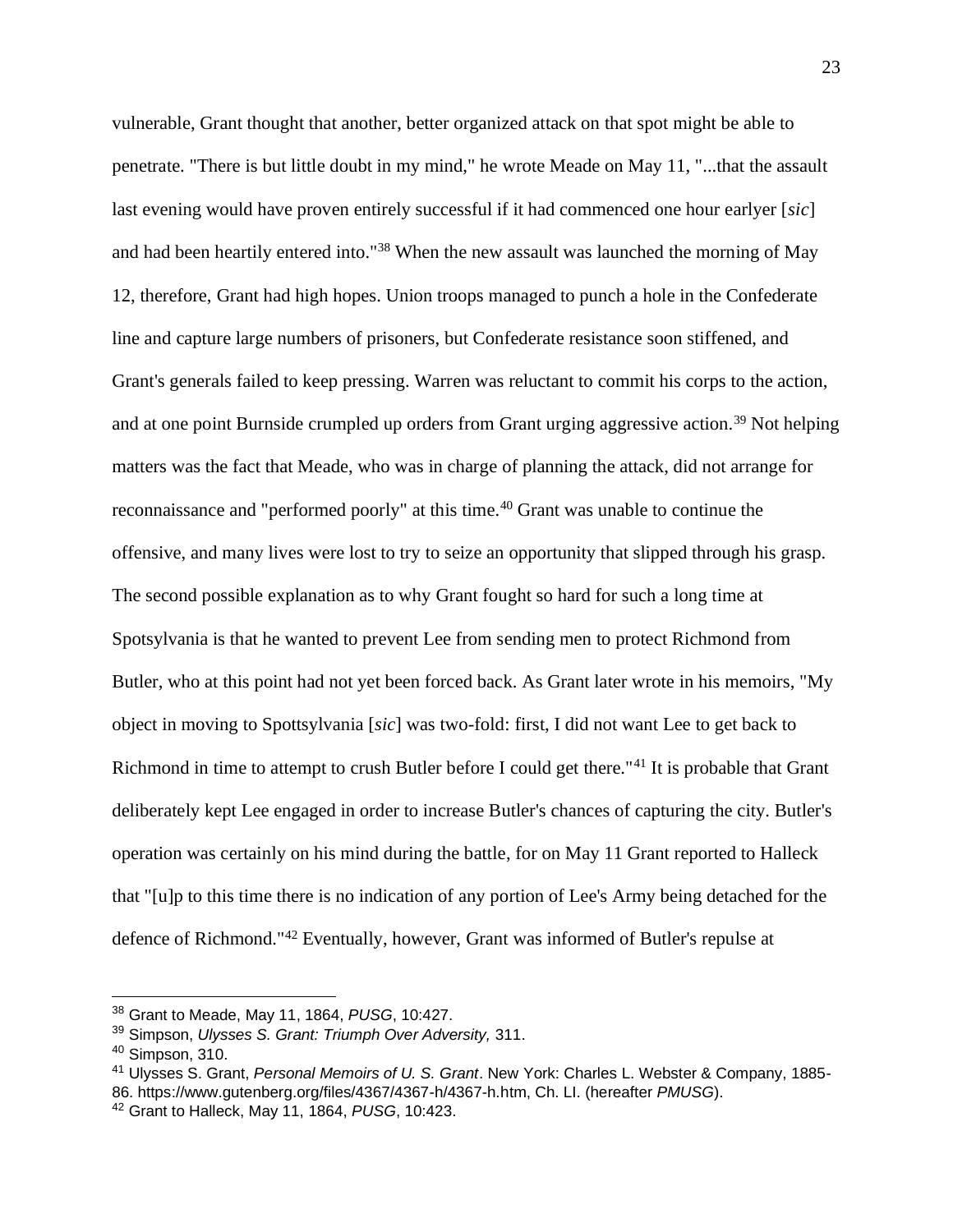Drewry's Bluff and realized that the Army of the Potomac could not break through Lee's line. He saw no reason to remain at Spotsylvania, and the Federals withdrew between May 19 and 20.

At the time of the Battles of New Market and Drewry's Bluff on May 15 and 16, respectively, the Army of the Potomac had been locked in a continuous fight with Lee for over a week. Lee refused to fall back to Richmond, dashing Grant's hopes of reaching the Confederate capital in four days. The enemy "evince[s] strong determination to interpose between us and Richmond to the last," Grant wrote Halleck.<sup>43</sup> Lee also held out against Grant's attempts to defeat his army in the field. The campaign therefore saw hard fighting, stubborn resistance, and massive casualties on both sides, causing Grant to be heavily criticized by the Northern public. While many of his detractors were Democrats with political motives, there was no question that the attrition rate of the Army of the Potomac was horrendous. In the first three weeks of the Overland Campaign the army had lost about one-third of its numbers, or nearly 40,000 men, with Winfield Scott Hancock's corps suffering fifty percent casualties.<sup>44</sup> The enormous losses attracted comments from leading Union generals: Meade called them "frightful," adding, "I do not like to estimate them," and Sherman stated they were "fearful but necessary."<sup>45</sup> The blame fell on Grant, as he was the man in charge, doing damage to his reputation and memory in American history.

Two colossal battles had been fought, and more were to come, but it would be a misunderstanding to think that Grant operated against Lee solely through set-piece battles. Grant relied on methods other than hard fighting and simple frontal assaults as he tried to defeat Lee, refuting the notion held by Grant's critics that the only thing he did was assault Lee's lines with

<sup>43</sup> Grant to Halleck, May 10, 1864, *PUSG*, 10:418.

<sup>44</sup> Hattaway and Jones, *How the North Won,* 570

<sup>45</sup> Hattaway and Jones, *How the North Won,* 562, 571.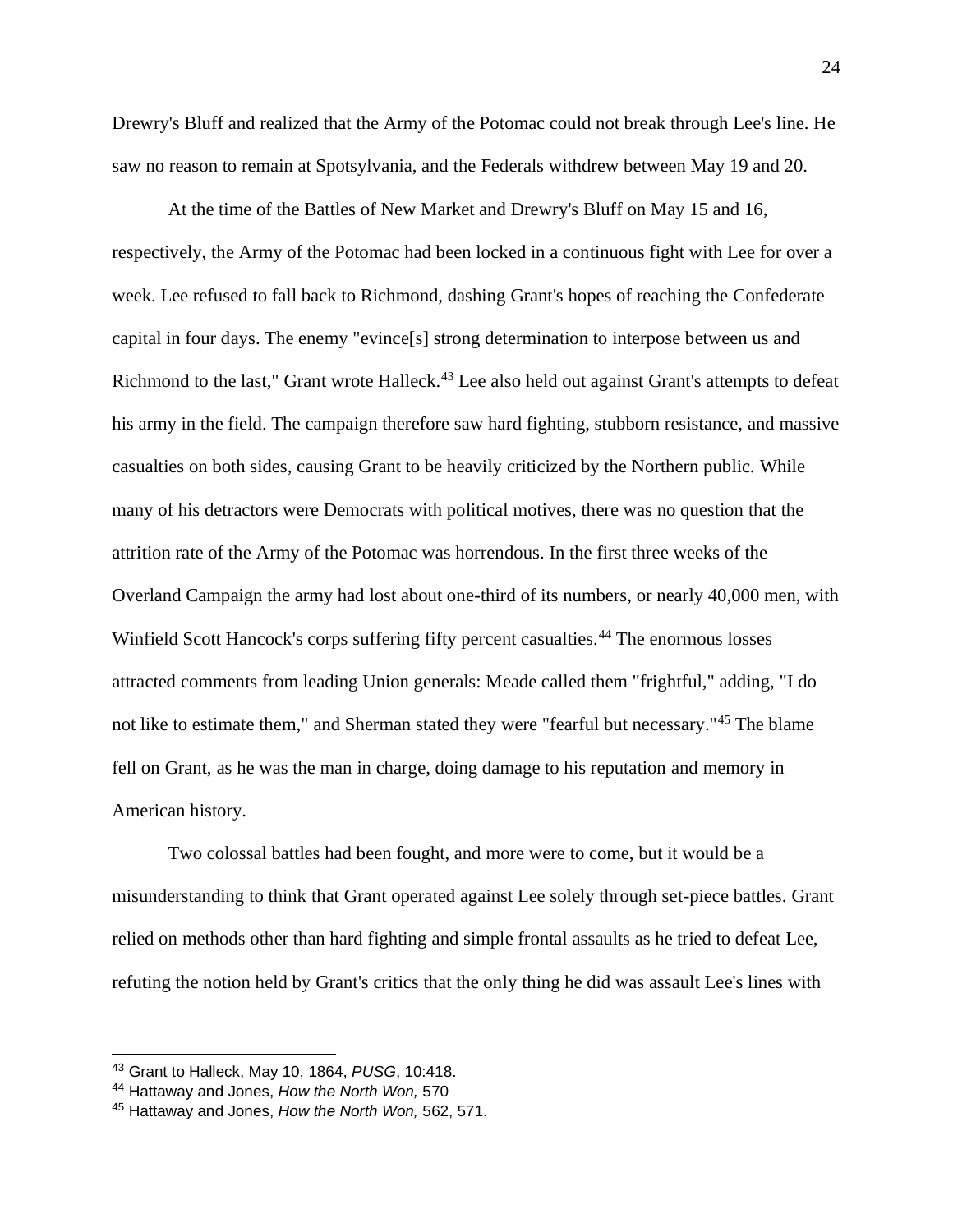infantry. Studying two specific maneuvers that he ordered will show that the general possessed more strategic sense than he is often given credit for. When the Army of the Potomac was moving from the Wilderness to Spotsylvania on May 9, Grant ordered the army's cavalry commander, General Philip Sheridan, to embark on a raid into Lee's rear. The cavalry raid was meant to, as Grant later put it, "annoy the enemy by cutting his line of supplies[,]…destroy… supplies in store in the rear and coming up [and] draw the enemy's cavalry after him, and thus better protect our flanks, rear and trains."<sup>46</sup> Sheridan's raid reveals that Grant knew that to win the war he had to think outside of the narrow frame of exclusively using combat to weaken Lee and therefore targeted resources, and that he was sensitive to the Confederate pressure on the army and took measures to decrease it. The second instance of Grant using clever strategy came on May 19, as the army began to march south from Spotsylvania. In a maneuver designed to lure Lee out of his trenches, Grant had Hancock's corps march far ahead of the rest of the army. "I believed that if one corps... was exposed on the road to Richmond," Grant later wrote, "and at a distance from the main army, Lee would endeavor to attack the exposed corps before reinforcements could come up; in which case the main army could follow Lee up and attack him before he had time to intrench."<sup>47</sup> Lee did leave his intrenchments at Spotsylvania, but declined to take the bait, thinking it better to fall back to a position behind the North Anna River in order to stay between the Federals and Richmond. Nonetheless, the episode shows that Grant did not rely solely upon assaulting Confederate defenses.

Over the next eleven days the Armies of the Potomac and Northern Virginia waltzed among the rivers that crisscrossed the Virginia Tidewater region. At one point Grant's troops crossed the North Anna River in Lee's front, but the two wings of the army became divided by

<sup>46</sup> *PMUSG*, Ch. XLVIII.

<sup>47</sup> *PMUSG*, Ch. LIII.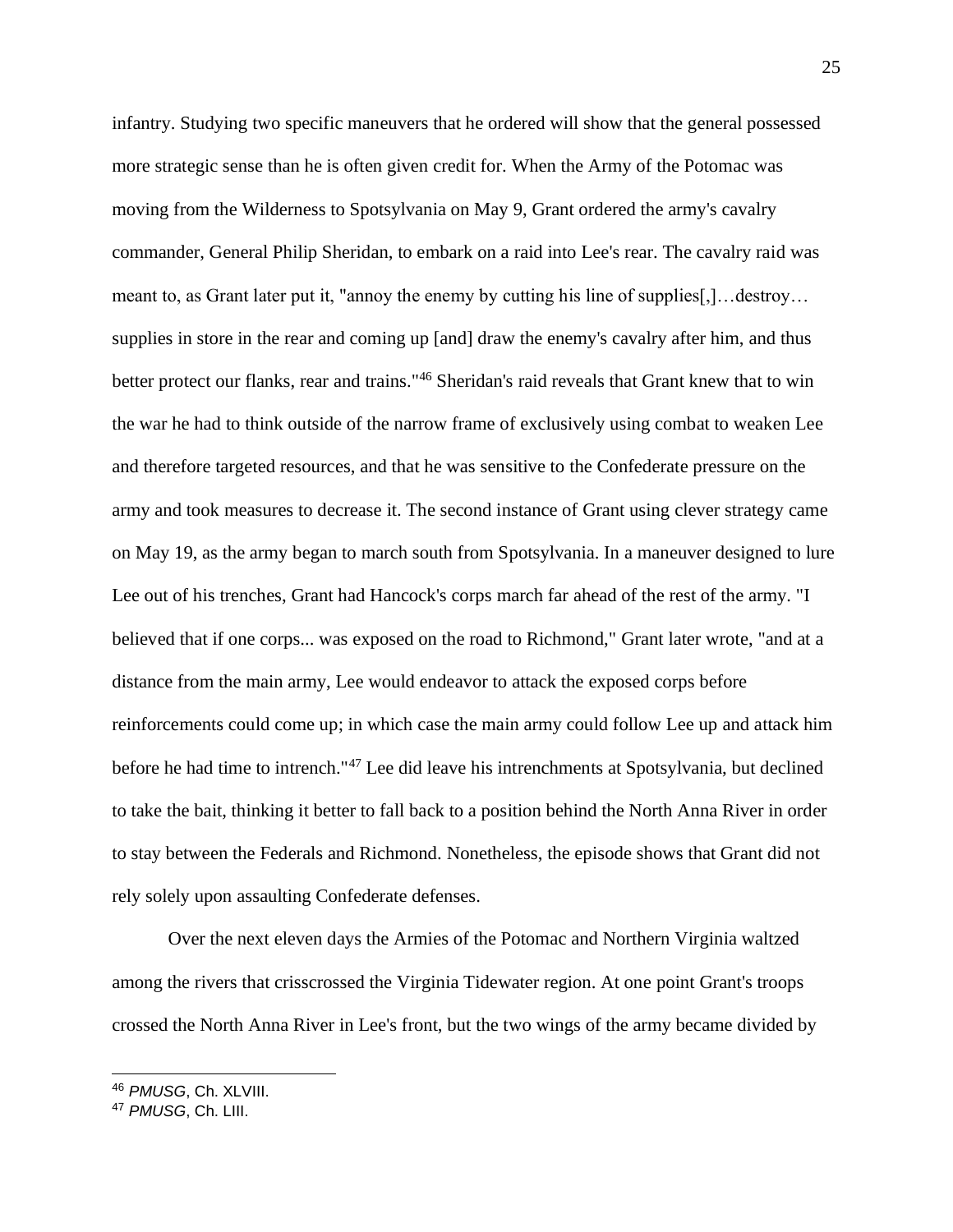the river. Lee could have delivered a major blow to either wing, but to Grant's surprise did not, because of a bout of dysentery that had rendered him "able to attend to nothing except what was absolutely necessary for him to know and act upon."<sup>48</sup> The Union troops quickly withdrew and entrenched, and Grant interpreted the inaction by the Confederates as a sign that the rebels were tiring. Days later at Cold Harbor, Grant would order an assault on Lee's line based on this incorrect assumption.

Along the North Anna, the Army of the Potomac had managed to take some Confederate prisoners, among which were members of George Pickett's division, sent from Petersburg. By now Grant had learned that Butler's army had been stymied, but upon realizing that it was not keeping reinforcements from Lee, he knew that it could be put to better use if sent to the Army of the Potomac. He stated to Halleck, "[t]he force under Genl Butler is not detaining ten thousand (10,000) men in Richmond, and are not even keeping the road south of the city cut—Under these circumstances I think it advisable to have all the of it here except enough to keep a foothold at City Point[.]"<sup>49</sup> Halleck agreed and sent two inspectors to the Army of the James to determine how many men could be sent to Grant. In the meantime he kept forwarding reinforcements from Washington and the Northern states. Sigel's defeat in the Shenandoah Valley allowed Lee to be reinforced by John C. Breckinridge's troops, as well. Grant's original plan for the Overland Campaign had officially fallen apart. Butler and Sigel had not accomplished the goals of their operations and were letting the enemy concentrate against the Army of the Potomac.

After he was forced back across the North Anna, Grant sidled along the river's north bank, moving south and east toward the Virginia coast, where he had established a new base of supplies at White House. Lee kept his army between Grant and Richmond all the while. On May

<sup>48</sup> Rafuse, *Robert E. Lee and the Fall of the Confederacy,* 158.

<sup>49</sup> Grant to Halleck, May 22, 1864, *PUSG*, 10:477.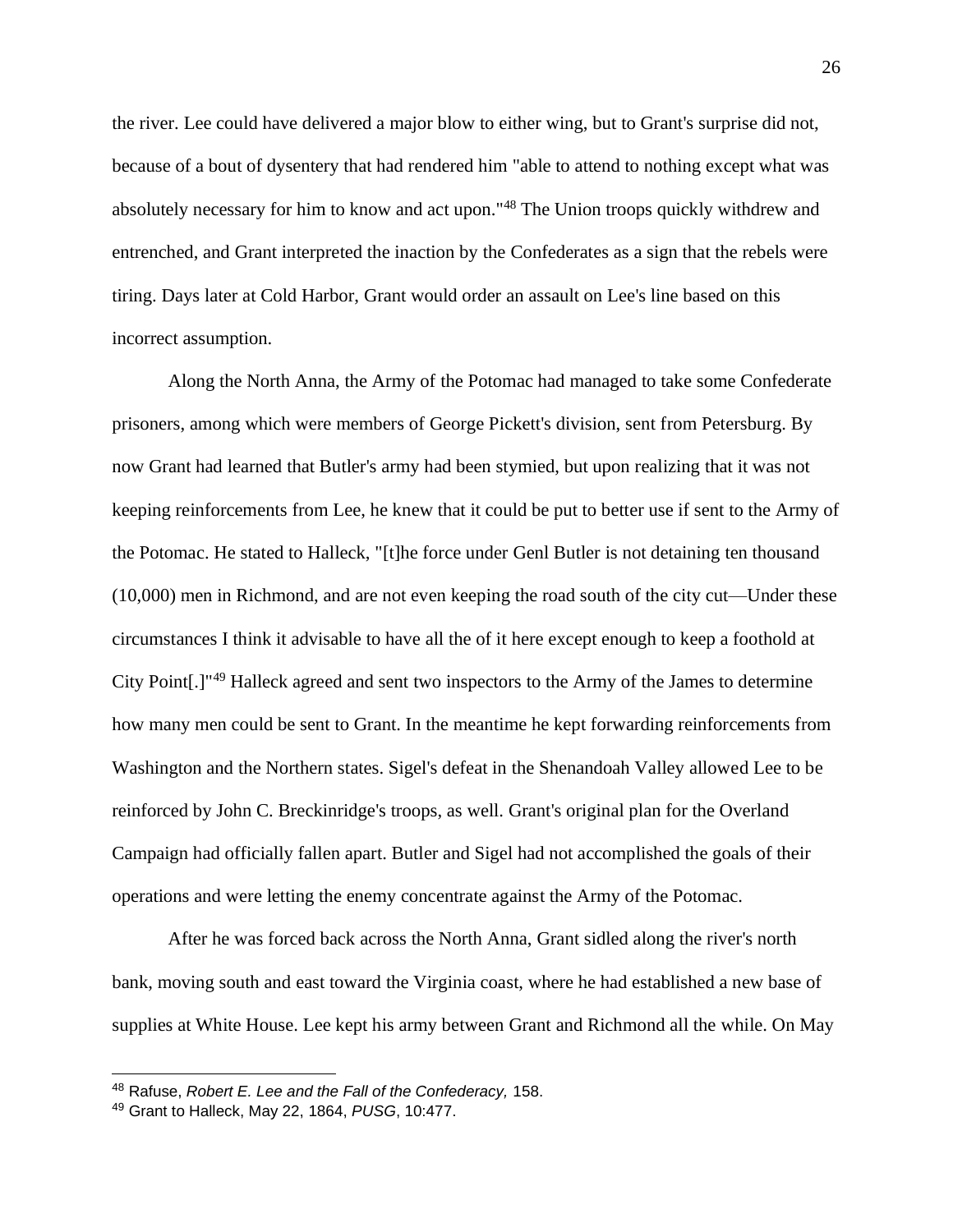29, the two armies skirmished at Totopotomoy Creek, but Grant decided to continue to move southeast. Two days later, Lee reaped further rewards from Butler's failure, as he gained reinforcements under Confederate general Robert F. Hoke from Richmond. The Army of the Potomac and the Army of Northern Virginia approached the crossroads of Cold Harbor. Lee wanted to seize the junction in order to block Grant from marching further, and Grant wanted to take it in order to get closer to Richmond and Butler's army (which he still hoped to join, as his original campaign plan had called for), so the two armies raced to the town. Lee's men got there first, but were driven off by Sheridan's cavalry on May 31. Grant told Sheridan to dig in and hurried reinforcements to the scene. The Sixth corps of the Army of the Potomac arrived the next morning, and the soldiers that Grant had requested from Butler's army appeared after that. The Battle of Cold Harbor had begun.

Cold Harbor is a favorite subject for people who maintain that Grant was an unskilled and inhumane general. They state that it was the most one-sided Union repulse since Fredericksburg (which it was), and quote Gideon Wlles, secretary of the Union navy, who after the battle wrote in his diary that "[w]e have had severe slaughter" and that "[b]rave men have been killed and maimed most fearfully."<sup>50</sup> Even Grant himself stated in his memoirs twenty-one years later that "I have always regretted that the last assault at Cold Harbor was ever made."<sup>51</sup> However, while it is true that the battle resulted in a Union defeat, and that Grant is partly to blame (as he was the one who ordered the infamous June 3 assault), a review of more information will stop us from concluding that Grant was a "butcher" at Cold Harbor.

Grant went into the battle believing that the Confederates were too exhausted to put up a fight. He had seen Lee decline to attack Hancock's corps when it had been vulnerable after

<sup>50</sup> Simpson, *Ulysses S. Grant: Triumph Over Adversity,* 331.

<sup>51</sup> *PMUSG*, Ch LV.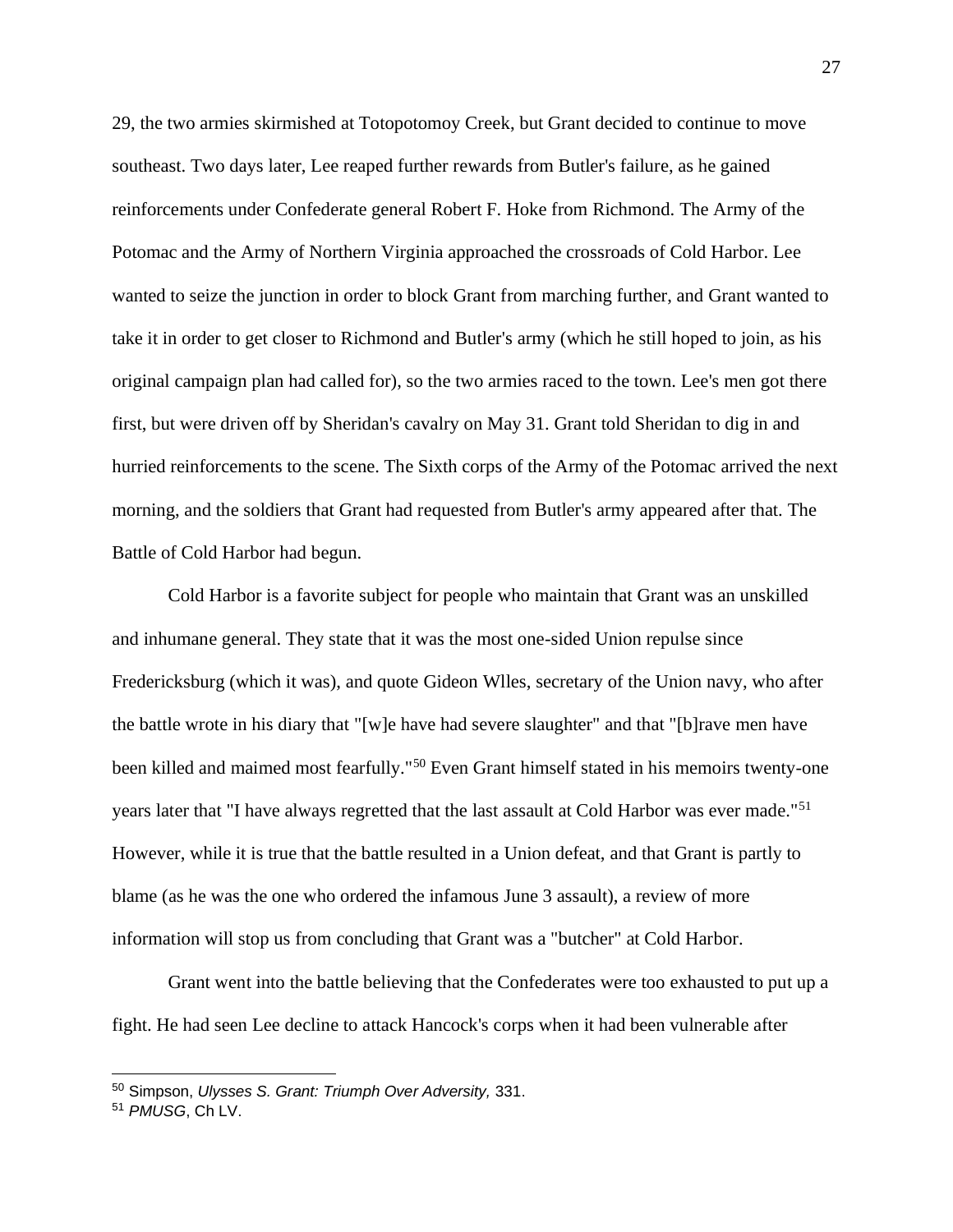Spotsylvania, and remembered that Lee had passed up an opportunity to deliver a major blow to the Army of the Potomac when Grant had mistakenly divided it across the North Anna. "Lee's Army is really whipped," he had written Halleck on May 26:

The prisoners we now take show it, and the actions of his Army shows it unmistakably. A battle with them outside of intrenchments, cannot be had. Our men feel that they have gained morale over the enemy and attack with confidence. I may be mistaken but I feel that our success over Lee's Army is already insured.<sup>52</sup>

It turned out, however, that the Confederates still had fight left in them, but Grant missed the signs pointing to this being the case (the significance of Lee's men having the will to make repeated counter attacks during a Union assault on June 1, for example, was lost on him). At least some of the blame for the losses at the Battle of Cold Harbor, however, must also be put on Meade, who was in charge of planning the major offensive scheduled for June 3. While one could argue that Grant was careless in giving Meade total responsibility for the offensive, Meade was remiss in his preparations. He "issued no overall attack order, leaving his corps commanders to plan their advance and reconnoiter the ground," Brooks Simpson writes. "Inevitably this resulted in a failure to coordinate assault columns… Corps commanders failed to conduct adequate reconnaissance, leaving the enemy position terra incognita."<sup>53</sup> A final qualification that must be mentioned when discussing the battle is that on the morning of the June 3 Union assault on Confederate fortifications, Grant explicitly told Meade that "[t]he moment it becomes certain that an assault cannot succeed suspend the offensive." "But," he added,"when one does succeed push it vigorously  $\&$  if necessary pile in the troops at the successful point."<sup>54</sup> This sentence nicely sums up Grant's strategy during the Overland Campaign, as well as his way of waging war. He was characteristically aggressive, and did not hesitate to attack the enemy (unlike some

<sup>52</sup> Grant to Halleck, May 26, 1864, *PUSG*, 10:491.

<sup>53</sup> Simpson, *Ulysses S. Grant: Triumph Over Adversity,* 324.

<sup>54</sup> Grant to Meade, June 3, 1864, *PUSG*, 11:14.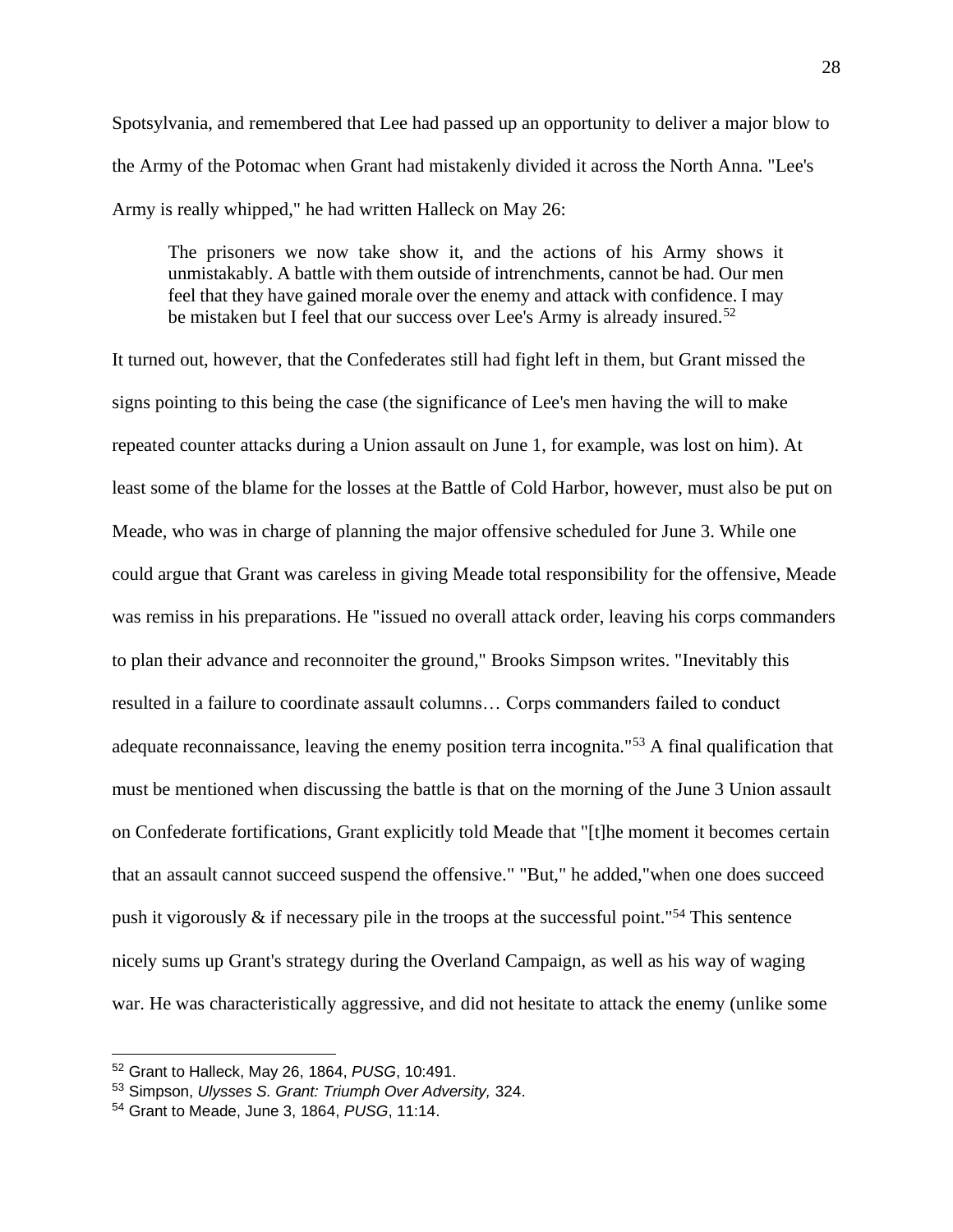other commanders, who were overly cautious, like McClellan). He knew that fighting and dying had to occur for a war to be won, but would only condone it when it got results--if an offensive did not succeed he would call it off. If his strategy was one of attrition, Grant would not necessarily pull his troops out if they were unable to break through enemy lines, because he would be trying to simply kill Confederates, and if the casualty rate among both sides was tolerable he would keep his men engaged. Grant's order to Meade conveys that he did not base the assault on June 3 on attrition.

Yet even so, the assault was notoriously bloody. It began at 4:30 A.M., but Grant ordered Meade to call it off at 12:30 P.M. as it became clear that the Army of the Potomac could not succeed. Meade's army suffered 7,000 casualties--the Confederates, who fought from behind earthworks, fewer than 1,500. The repulse caused the Army of the Potomac to lose its will to make any more attacks, something historian James McPherson terms "Cold Harbor syndrome" (it would later undermine Grant's attempt to capture Petersburg by causing the Union troops to advance halfheartedly). "I think Grant has had his eyes opened, and is willing to admit now that Virginia and Lee's army is not Tennessee and Bragg's army," Meade wrote after Cold Harbor. The battle would forever be an undeserved black mark on Grant's legacy.

Grant had so far been unable to defeat Lee, and had gotten within ten miles of Richmond only with hard fighting and high casualties. This did not have to be the case, however. If events had turned out differently at several points during the campaign, he might have been able to rout Lee's army, enabling him to get his army as close to Richmond as it was now without so much carnage. If Meade had not ordered the Army of the Potomac to wait in the Wilderness for the wagons to catch up, if the Federals had not gotten slowed by a traffic jam and had beaten Lee to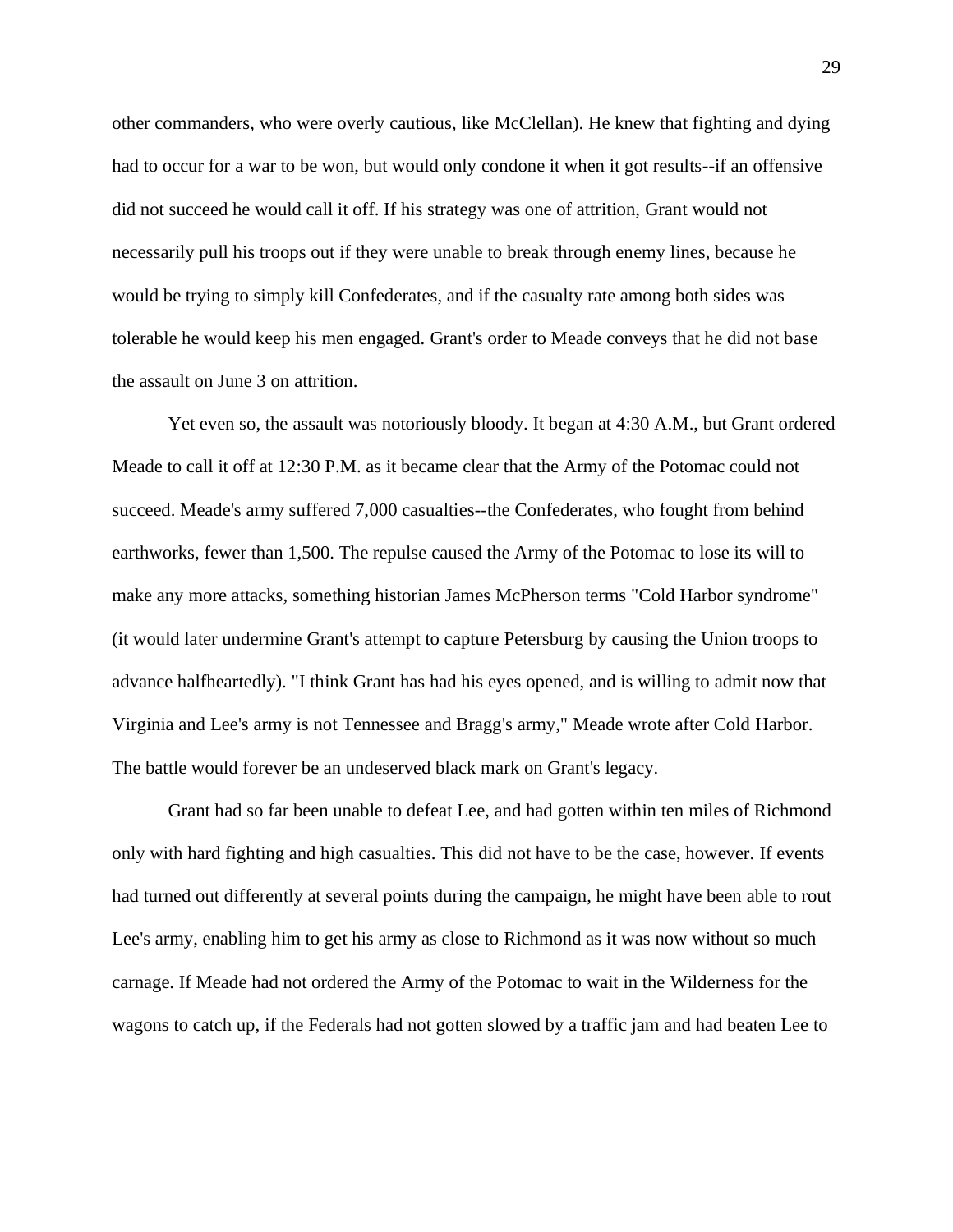Spotsylvania, if the May 10 of May 12 Union assaults at Spotsylvania had been successful--then maybe Grant could have ended the war earlier and not have a controversial reputation.

In the days following the June 3 assault, the two armies remained at Cold Harbor, shelling each others' positions with artillery. While the Confederates made one or two unsuccessful forays, the Union troops stayed in their trenches. Grant, realizing that Lee was committed to fighting on the defensive from behind earthworks, decided to stop trying to maneuver Lee into an open field or defeat him in battle. As he wrote to Halleck,

I now find after more than thirty days of trial that the enemy deems it of the first importance to run no risks with the Armies they now have. They act purely on the defensive, behind breast works, or febly [*sic*] on the offensive immediately in front of them and where, in case of repulse, they can instantly retire behind them. Without a greater sacrifice of human life than I am willing to make all cannot be accomplished that I had designed outside of the City.<sup>55</sup>

Since he could not defeat Lee, Grant now planned to transfer the Army of the Potomac to the south side of the James River and launch a surprise attack on Petersburg. The river crossing on June 14- 15 went off without a hitch and has been dubbed "a military masterpiece," yet Meade was unable to take Petersburg due to mistakes by his corps commanders (especially Hancock), Cold Harbor syndrome among his men, and the solid effort of the city's defenders.<sup>56</sup> Lee's army soon arrived to strengthen the garrison and Grant called off the Union offensive, ordering the Army of the Potomac to dig in for a siege. The Overland Campaign was over.

\* \* \*

Ulysses S. Grant did not base his spring 1864 Virginia offensive on a strategy of attrition. The January Plan shows that he wanted to operate against Lee indirectly by maneuvering against Confederate logistics. However, the headquarters doctrine imposed by Lincoln and Stanton made

<sup>55</sup> Grant to Halleck, June 5, 1864, *PUSG*, 11:19

<sup>56</sup> Simpson, *Ulysses S. Grant, Triumph Over Adversity*, 337.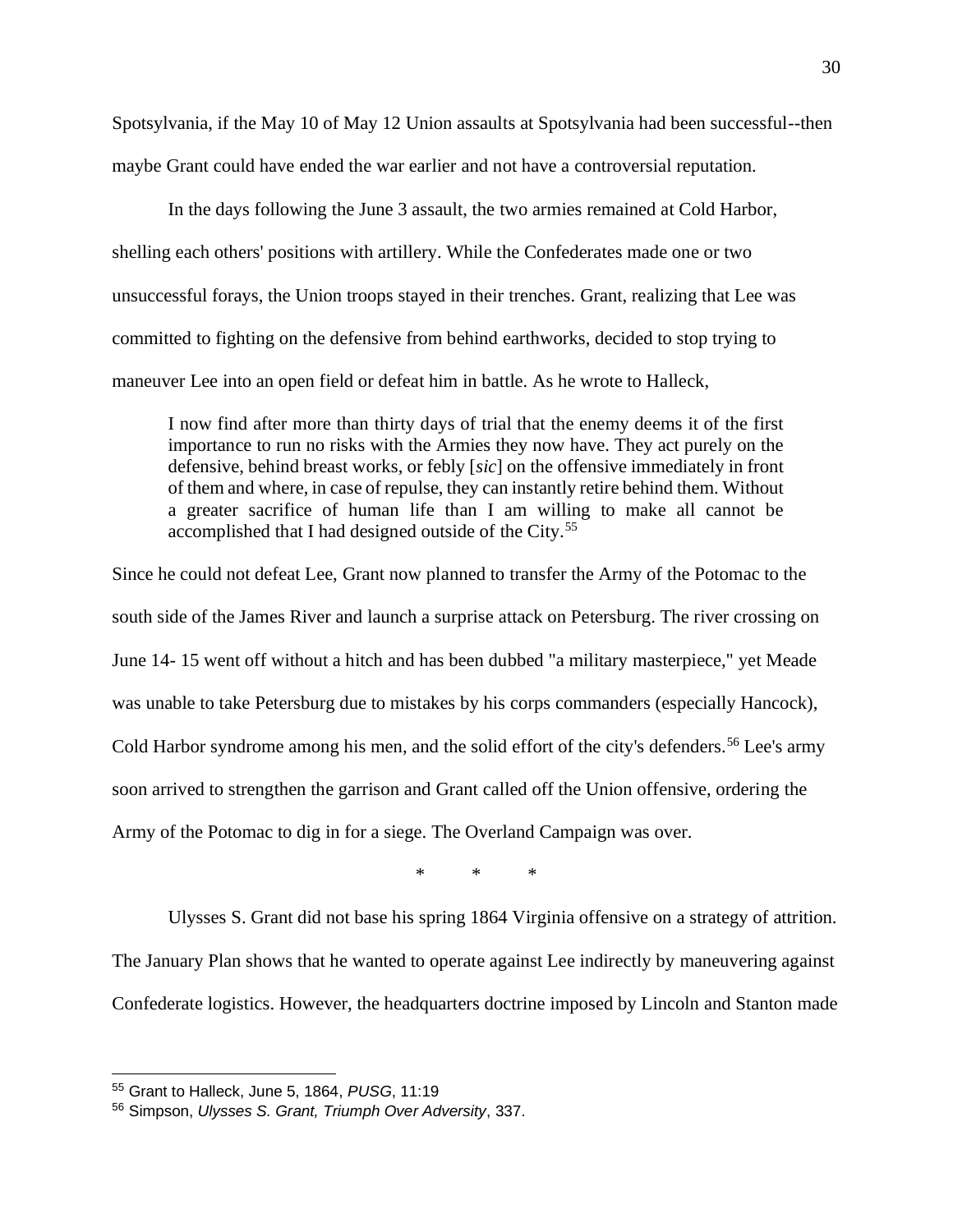this plan impracticable. Instead, Grant and the Army of the Potomac would have to advance overland beginning in northern Virginia, and fight Lee directly. The line that Grant was forced to operate on favored the Confederates because Grant had to detach men to guard the Orange & Alexandria Railroad and if Lee chose to take a defensive approach and declined to leave the cover of entrenchments, Grant would have to assault him, which would result in casualties.

Grant designed a campaign plan that tried to neutralize the drawbacks of the overland route. Butler's simultaneous advance on Richmond would hopefully cause Lee to retreat and allow the Army of the Potomac to march to Richmond uncontested, and Sigel's movements in western Virginia would cut Lee off from crucial supplies. Both advances would also serve to keep the Confederates from concentrating against the Army of the Potomac. The plan was not attritional, but aimed to overwhelm and exhaust the Army of Northern Virginia by attacking the army itself, its logistics, and its capital city all at the same time. Unfortunately, Butler and Sigel were incompetant political generals and bungled their parts of the plan. Butler was defeated in the Battle of Drewry's Bluff and his army was pinned in place and rendered impotent, while Sigel was routed in the Battle of New Market, which caused the Union operations Department of West Virginia to flounder for weeks. As a result of these setbacks, Confederates from the Shenandoah Valley, Richmond, and Petersburg reinforced Lee's army, and Lee was able to wage a protracted fight with Grant since Richmond was no longer in danger.

Grant was unable to defeat Lee in the Wilderness because the dense forest nullified Grant's numerical superiority. Meade's control over the tactical side of the campaign led to consequential decisions--like stopping to let the supply wagons catch up--and sometimes resulted in Grant's orders not being executed well. At Spotsylvania, the Army of the Potomac was stymied by the bungling of its corps commanders, as well as by Lee's entrenchments. Grant only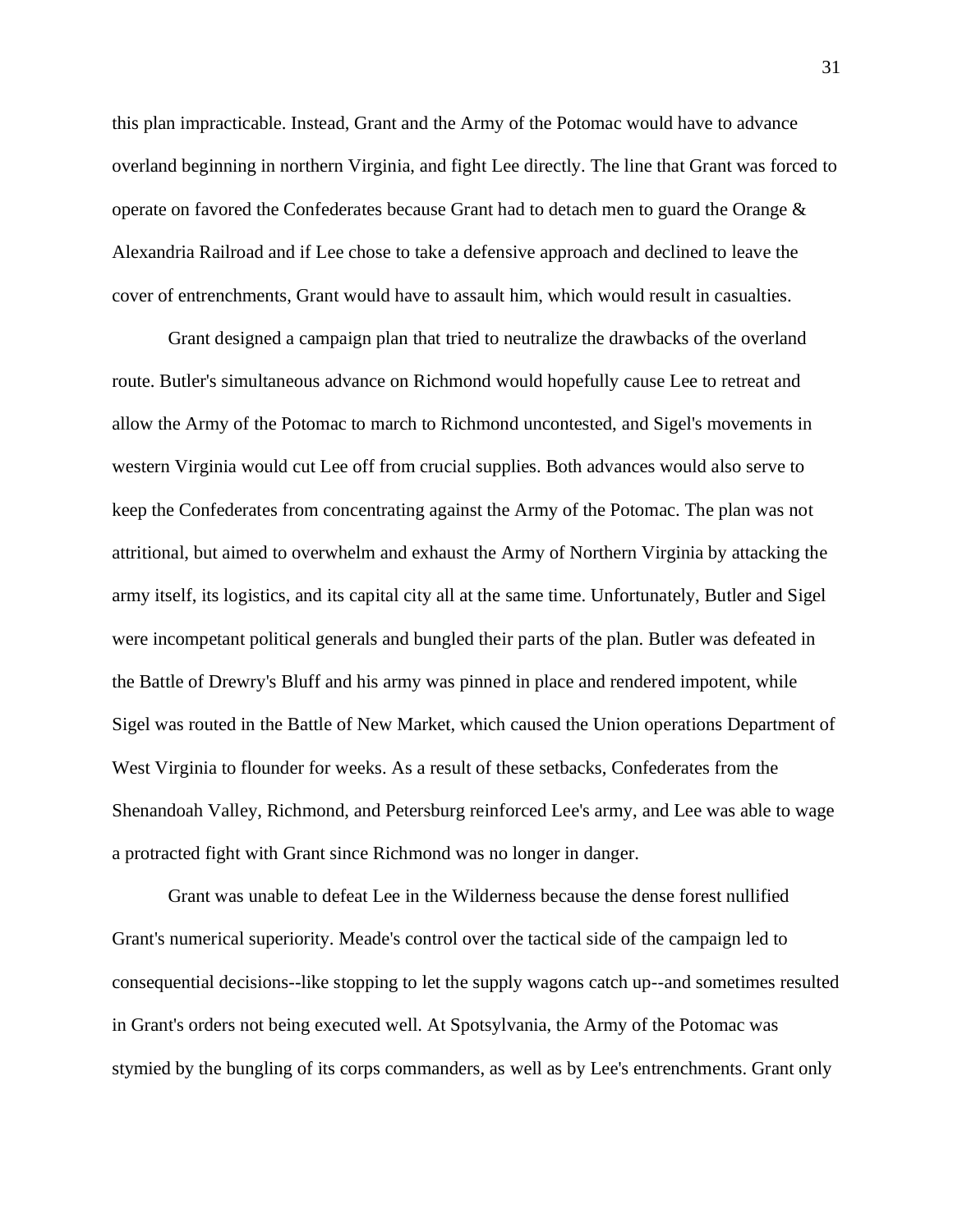pressed the attack as long as he did because he thought he could break through and to make sure that Lee did not detach men to counter Butler. When Grant realized that he could not defeat Lee at Spotsylvania, though, he maneuvered his army in the hopes of luring Lee into the open. The June 3 Cold Harbor assault was based on Grant's assumption that the Army of Northern Virginia was "whipped" and ready to break when attacked. Although it was a poor decision on Grant's part to call for a charge on Confederate entrenchments, Meade's failure to make sufficient preparations ensured the assault was doomed. To his credit, though, Grant did not make further attempts to defeat Lee in battle, as it would have required a greater sacrifice in human life than he was willing to make.

Grant was one of the most skilled generals of the Civil War. Throughout the first three years of fighting, he earned a reputation as an offensive-minded general who was adept at maneuver and got results. The Overland Campaign tainted his reputation, however, and created an image of Grant as a butcher who deliberately sacrificed tens of thousands of Union soldiers in an effort to bleed Lee into submission. Studying Grant's plans and the course of the campaign shows that this popular impression is incorrect and undeserved.

The Overland Campaign also had far-reaching effects. During Reconstruction, Northern politicians cited the heavy loss of life in the Civil War to press for concrete changes to American society that would make sure the war was not fought in vain. The notion that Grant based the campaign on a strategy of attrition helped give rise to the Lost Cause ideology, which maintains that the North was able to win only because its superior manpower overwhelmed the Confederacy. It is therefore important that historians work to represent Grant in the most accurate way possible, because the way he is portrayed can make the average person draw conclusions that affect the way they see the entire war. Two conclusions that can be gathered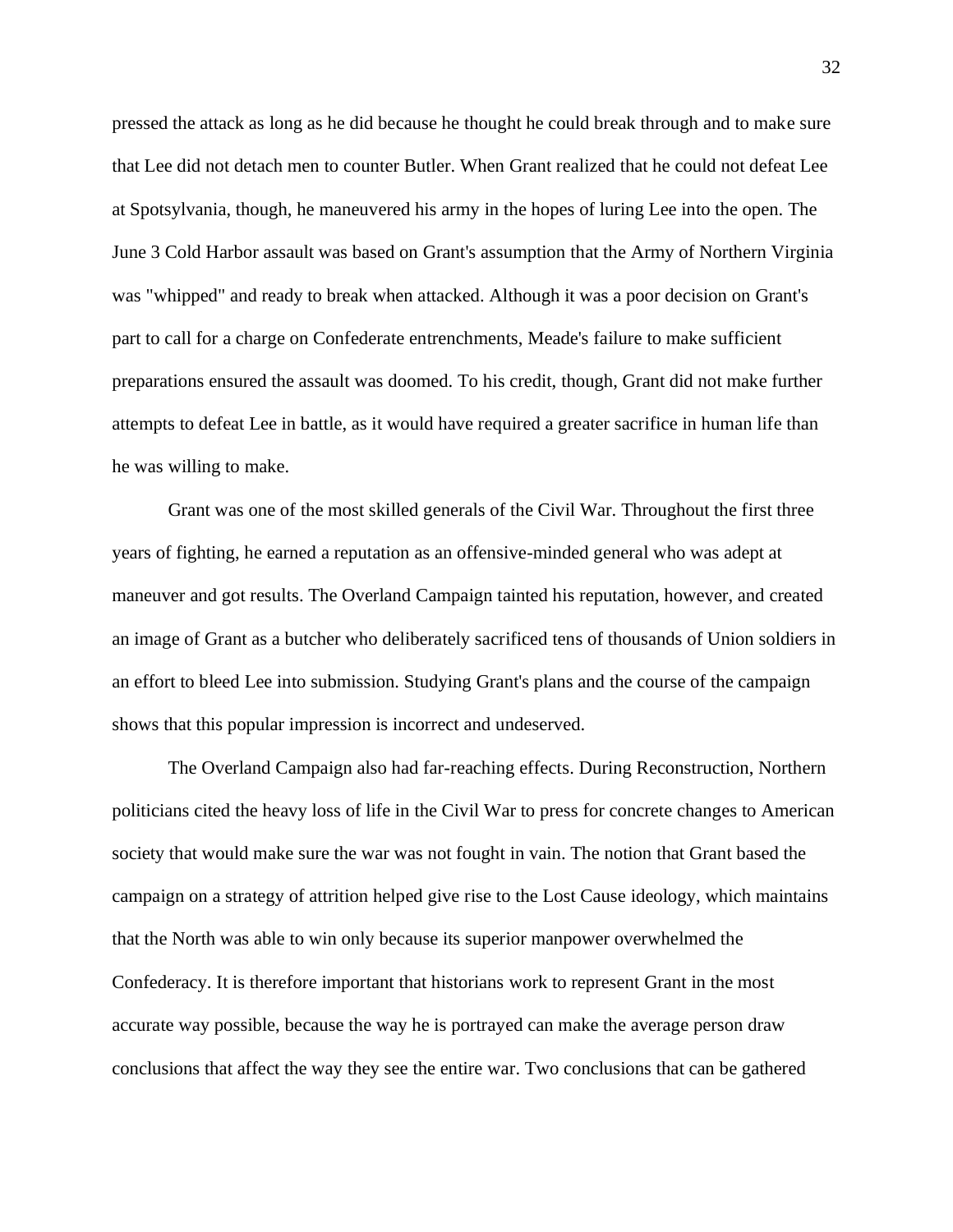from an analysis of Grant's strategy are that in a democratic society war is influenced by politics- -as evinced by the impact that political generals and the headquarters doctrine had on the Overland Campaign--and that the attrition in Virginia in 1864 was not planned, but was instead the result of plans going awry.